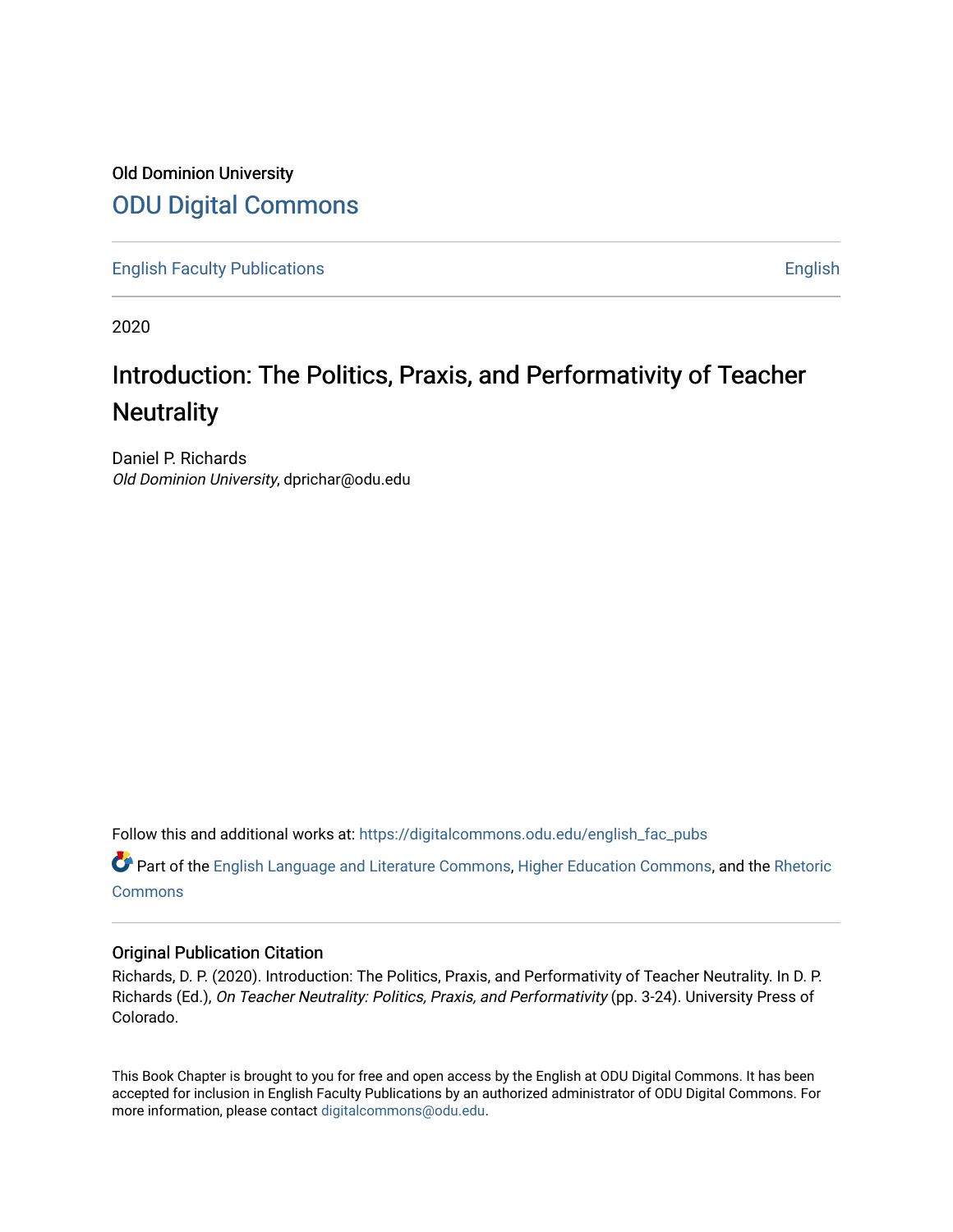### **CONTENTS**

*Foreword*

*Patricia Roberts-Miller* xi

*Acknowledgments Daniel P. Richards* xiii

Introduction: The Politics, Praxis, and Performativity of Teacher **Neutrality** 

*Daniel P. Richards* 3

### **SECTION I: POLITICS**

1. The Limits of Neutrality: How New Graduate Instructors Negotiate Politics, Race, and Ideology in the Composition Classroom

*Meaghan Brewer* 27

2. Living in Contradiction: Translingual Writing Pedagogies and the Two-Year College

*Jason C. Evans* 41

- 3. Walking the Narrow Ridge: When Performing Neutrality Isn't an Option in the Vocation of the Christian Professor *Jessica Clements* 55
- 4. Contingent Faculty, Student Evaluation, and Pedagogical Neutrality *Robert Samuels* 71
- 5. The Non-Controversy and Controversy of Neutrality: A Conversation with John Trimbur *Daniel P. Richards* 83

### **SECTION II: PRAXIS**

6. Strangers on Their Own Campus: Listening across Difference in Qualitative Research

*Kelly Blewett, with Tyler S.* 99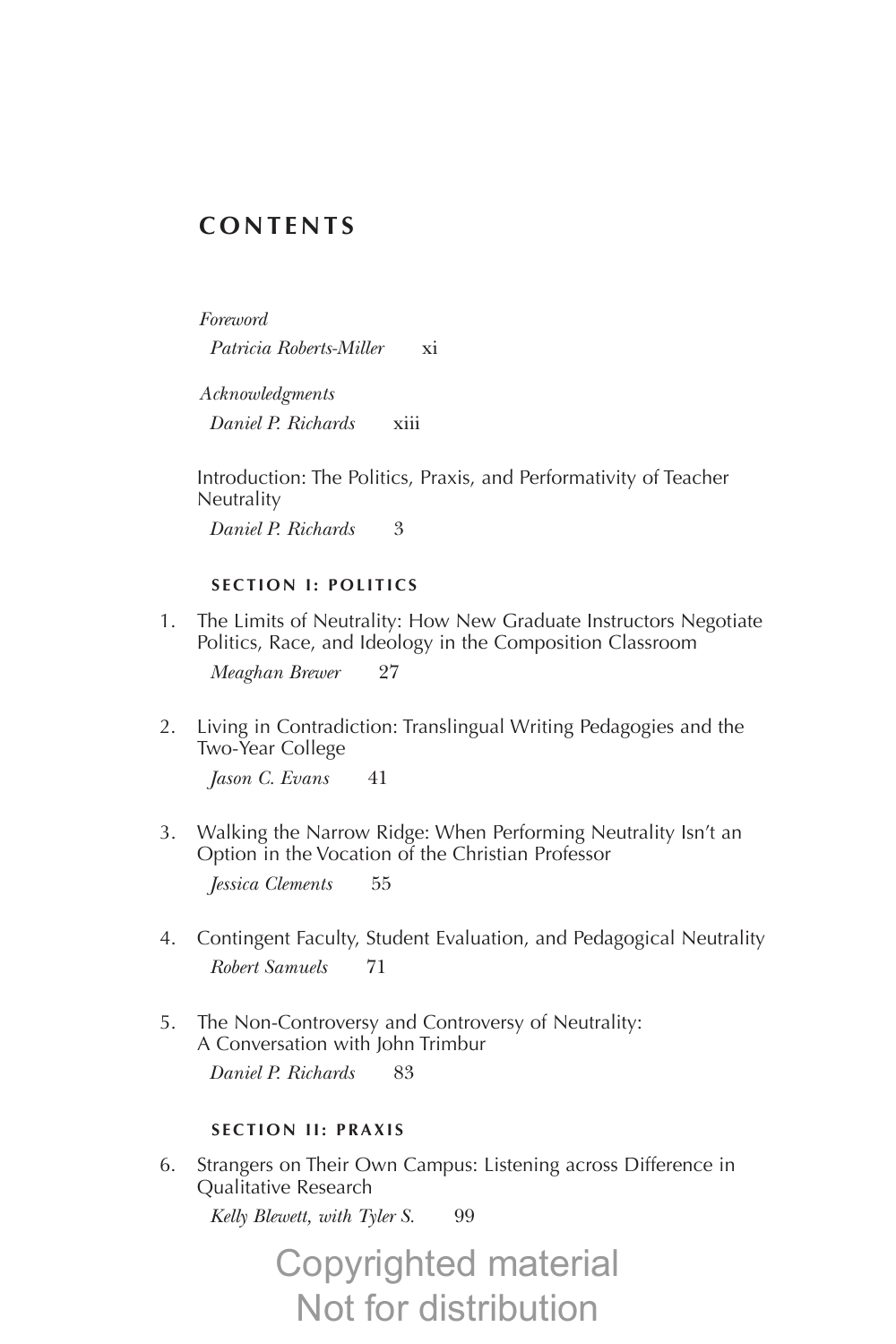7. Believing Critically: Teaching Critical Thinking through the Conversion Narrative

*Christopher Michael Brown* 113

8. Ideology through Process and Slow-Start Pedagogy: Co-Constructing the Path of Least Resistance in the Social Justice Writing Classroom

*Lauren F. Lichty and Karen Rosenberg* 127

- 9. Transparency as a Defense-Less Act: Shining Light on Emerging Ideologies in an Activist Writing and Research Course *Heather Fester* 143
- 10. It Depends on the Context: Cultural Competencies in First-Year English

*Mara Holt* 162

11. The *Mêtis* of Reliability: Using the *Framework for Success* to Aid the Performance of Neutrality within Writing Assessment

*Tristan Abbott* 176

12. Massive Open Ideology: Ideological Neutrality in Arizona State's Composition MOOCs

*Adam Pacton* 191

### **SECTION III: PERFORMATIVITY**

- 13. Encounters with Friction: Engaging Resistance through Strategic Neutrality *Romeo García and Yndalecio Isaac Hinojosa* 207
- 14. Turning Resistances into Engagement *Erika Johnson and Tawny LeBouef Tullia* 221
- 15. Who Is Afraid of Neutrality? Performativity, Resignification, and the Jena Six in the Composition Classroom *David P. Stubblefield and Chad Chisholm* 236
- 16. Moving from Transparent to Translucent Pedagogy *Jennifer Thomas and Allison L. Rowland* 252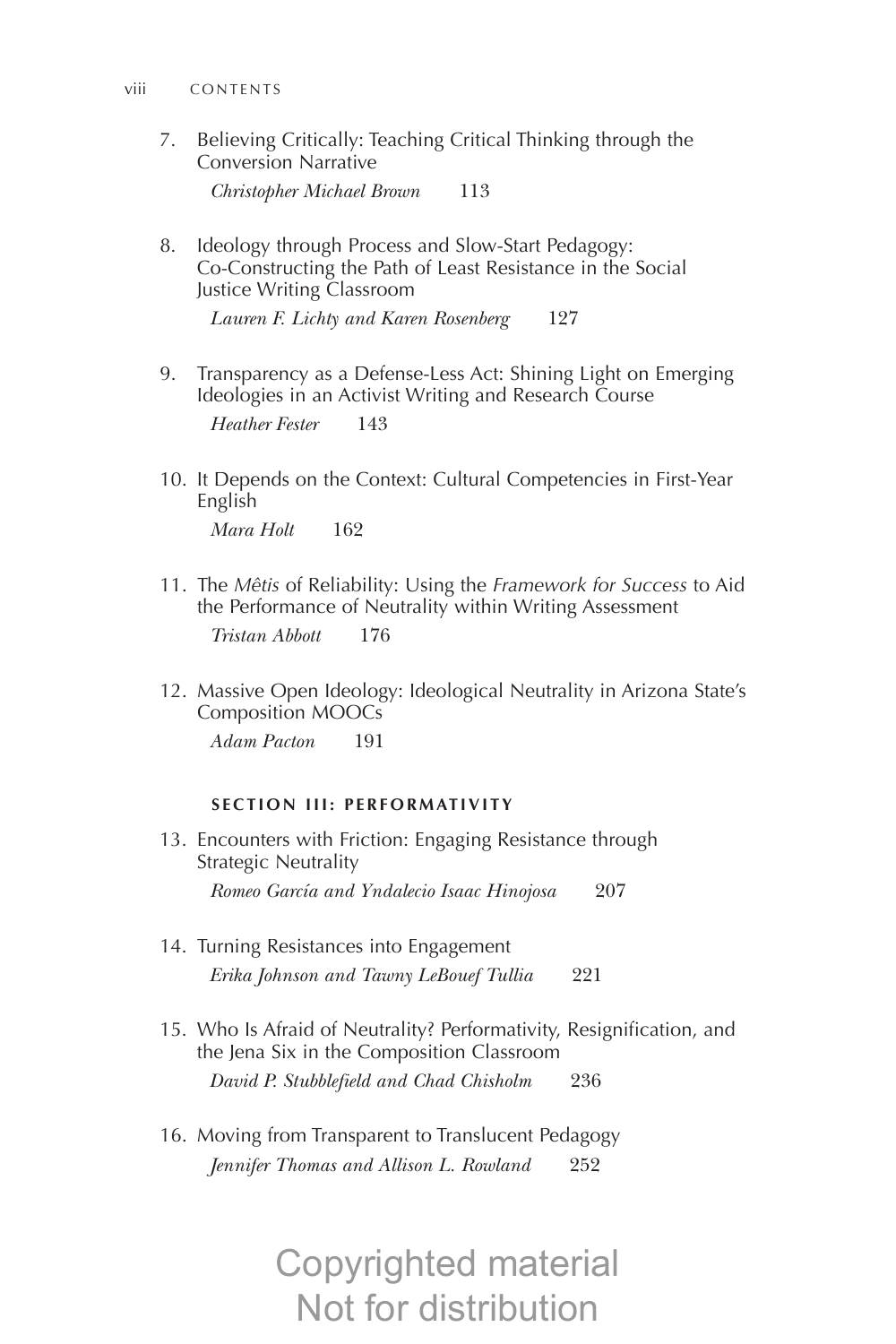### **SECTION IV: CONCLUSION**

17. Full Disclosure / Now What? *Daniel P. Richards* 269

> *About the Authors* 283 *Index* 287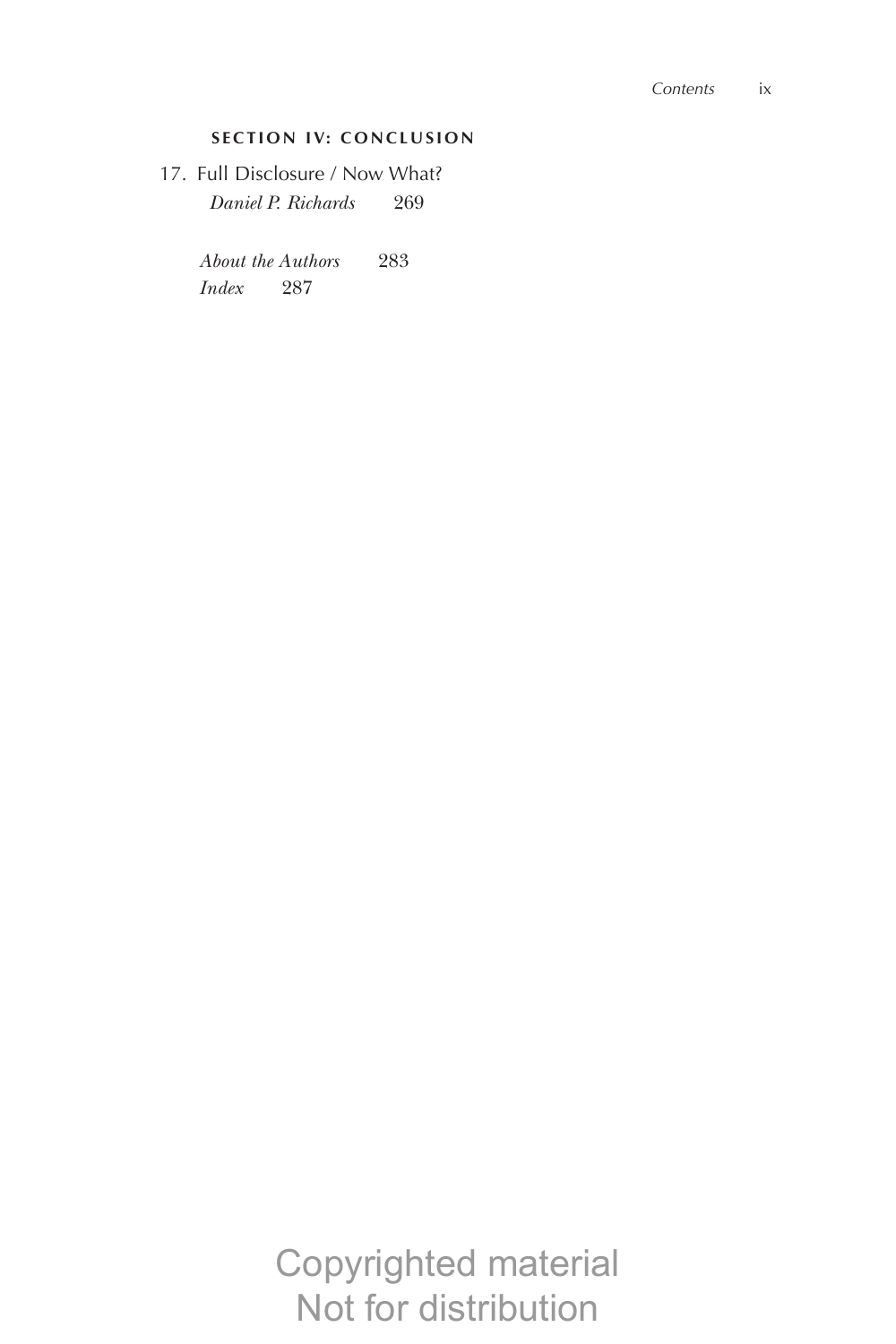### **Introduction THE POLITICS, PRAXIS, AND PERFORMATIVITY OF TEACHER NEUTRALITY**

Daniel P. Richards

*Now let us turn to the terms of repulsion.* —Richard M. Weaver, *The Ethics of Rhetoric*

### **THE SPECTER OF NEUTRALITY**

Before beginning in earnest, let's clear the air: I agree that the phrase "teacher neutrality" is quite terrible—in so many ways.

And so does the American Association of University Professors (AAUP), as evidenced in their 2007 report "Freedom in the Classroom" (Finkin et al. 2007). The public-facing report begins with the following preamble:

The 1940 *Statement of Principles on Academic Freedom and Tenure* affirms that "teachers are entitled to freedom in the classroom in discussing their subject." This affirmation was meant to codify understandings of academic freedom commonly accepted in 1940. In recent years these understandings have become controversial. Private groups have sought to regulate classroom instruction, advocating the adoption of statutes that would prohibit teachers from challenging deeply held student beliefs or that would require professors to maintain "diversity" or "balance" in their teaching.  $(54)^1$ 

Not much has changed since 2007. If anything, the outside efforts to regulate have increased exponentially and in more fervent and wellfunded ways. As a response to these outside forces trying to regulate the "rights" held by the professoriate, the writers of the report accumulate, distill, and address four contemporary criticisms levied at the professoriate pertaining to how academic freedom is allegedly being abused in the classroom: first, instructors indoctrinate rather than educate; second, instructors unfairly present or don't present conflicting views;

DOI: 10.7330/97816073209920pyyrighted material Not for distribution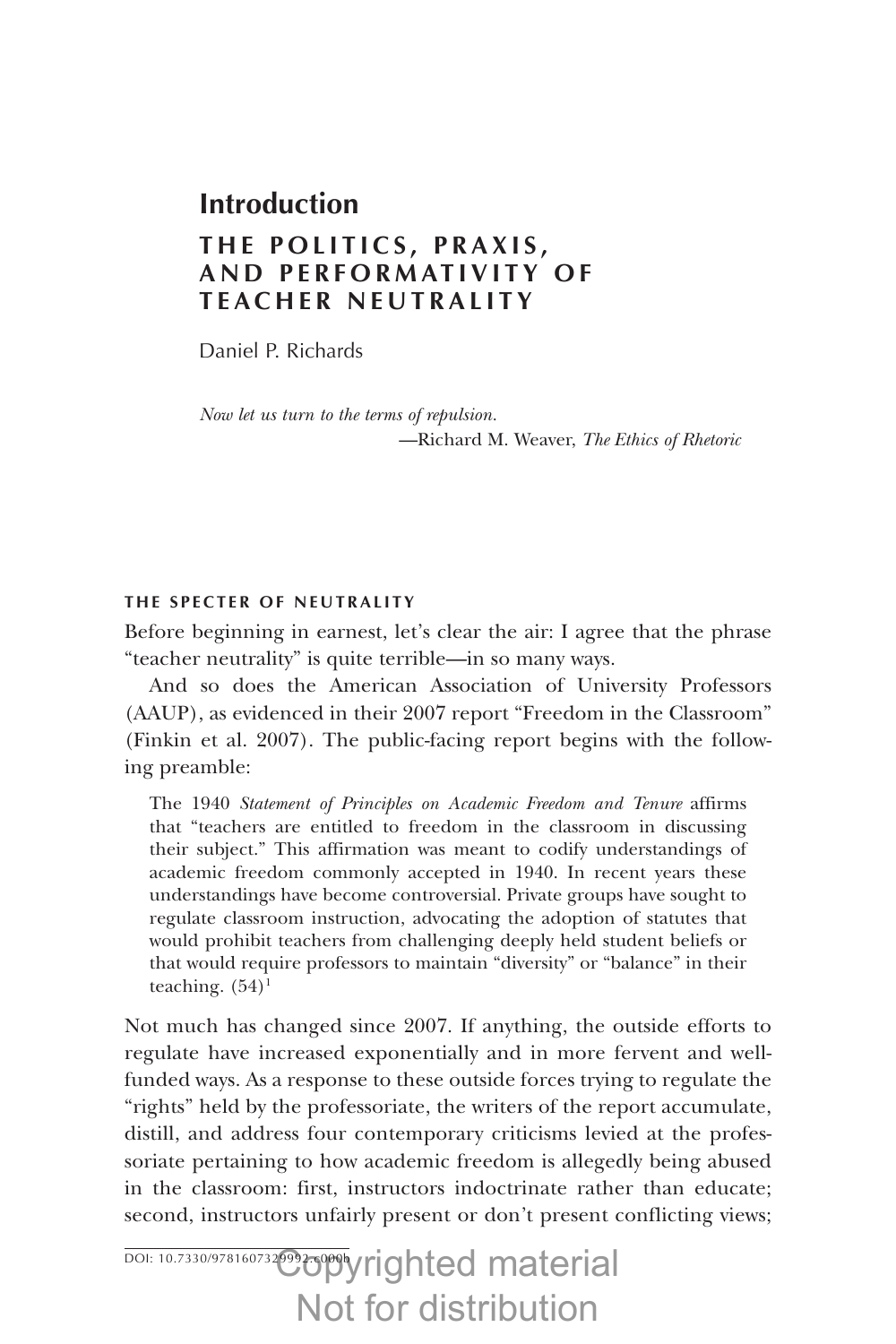third, instructors are hostile to particular social or religious views; and fourth, instructors interject irrelevant material in courses not related to the subject. On the second criticism, which has to do with exhibiting a proper amount of "balance," the writers of the report have the following words:

To urge that instruction be "balanced" is to urge that an instructor's discretion about what to teach be restricted. But the nature of this proposed restriction, when carefully considered, is fatally ambiguous. Stated most abstractly, the charge of lack of balance evokes a seeming ideal of neutrality. The notion appears to be that an instructor should impartially engage all potentially relevant points of view. But this ideal is chimerical. No coherent principle of neutrality would require an instructor in a class on constitutional democracy to offer equal time to "competing" visions of communist totalitarianism or Nazi fascism. There is always a potentially infinite number of competing perspectives that can arguably be deemed relevant to an instructor's subject or perspective, whatever that subject or perspective might be. It follows that the very idea of balance and neutrality, stated in the abstract, is close to incoherent. (Finkin et al. 2007, 56–57)

So, perhaps I spoke too soon: the AAUP *doesn't* agree with my assessment that teacher neutrality is a "terrible" phrase. No, it's more damning than that: its ideals are "chimerical," its conceptualizations nearly "incoherent."

And yet, despite our efforts to support academic freedom, that which is apparently chimerical and incoherent continues to gain steam, gaining favor among students and lobbyists alike. How is it that within the same classroom the individual behind the lectern dismisses neutrality as an impossible feat and a student not ten feet away expects it? Perhaps neutrality as a principle or practice or concept is not so chimerical or incoherent, as the rhetorical framing by conservative media outlets seems to make its supposed lack very real and very clear and very urgent. Is it possible, despite our probable aversion to the "principle of neutrality," that we—collectively, in the humanities, as the professoriate valuing academic freedom—could do a better job at articulating our principles of non-neutrality? Might we—more narrowly, those in rhetoric and composition—make our own stances less chimerical and incoherent? Might we need to explore in more depth and with more nuance the assumptions we make about the nature and purpose of higher education and our role within it when we dismiss the increasingly pervasive and popular tropes of teacher neutrality?

It might be that teacher neutrality as a phrase or concept is terrible and chimerical and incoherent. But it also might be the case that we need a book on this very idea.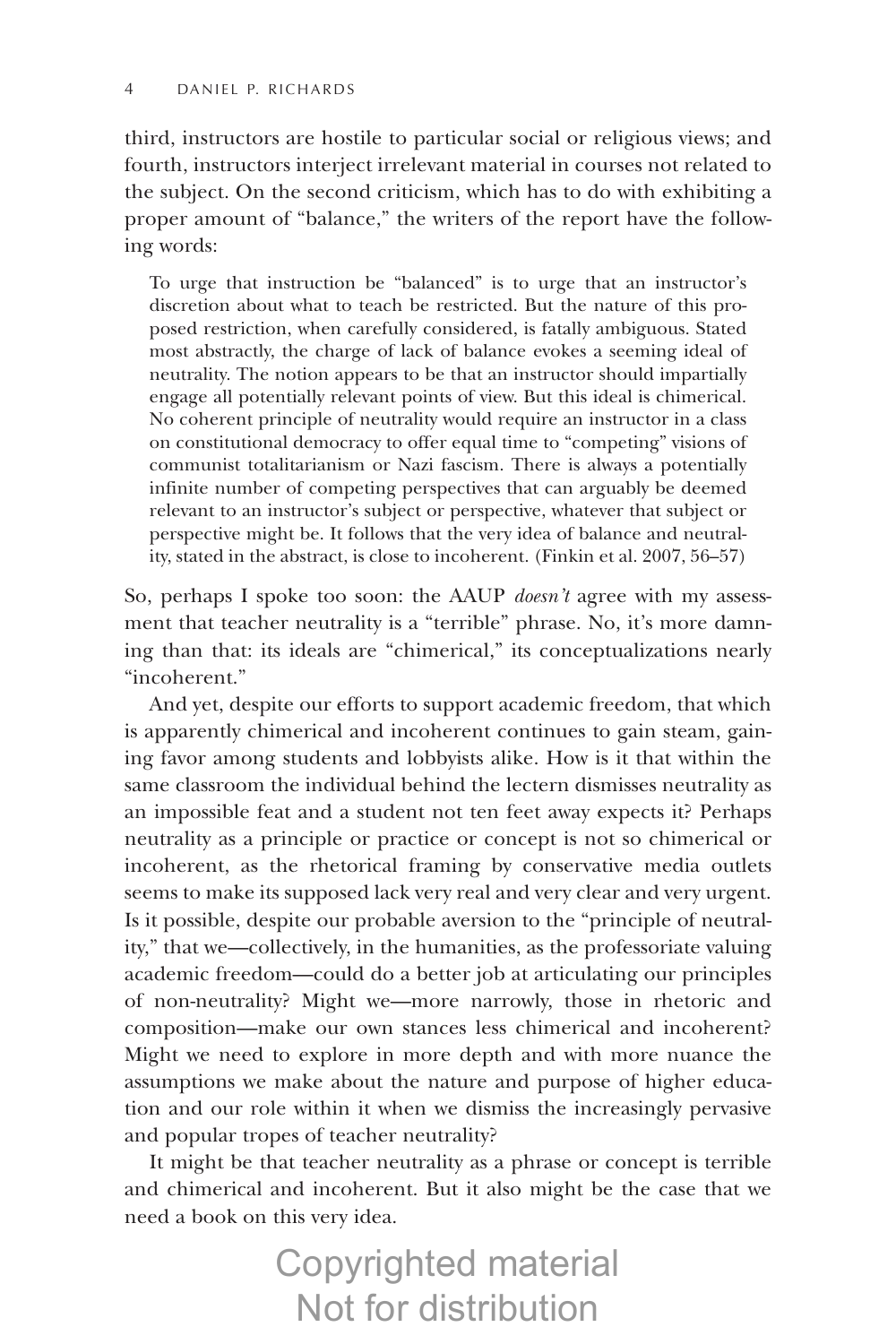### **A LACK OF RHETORICAL STASIS**

Historically, *neutral* as an adjective emerged as a descriptor for those who were not taking sides in an agonistic political conflict or war<sup>2</sup>—and in large part, this remains the case today. "Neutrality," as a state of being, has strong connotations with indifference and apathy<sup>3</sup> as well as a history of being a concept abused by those in power to establish dominant ideological frameworks as natural, innocent, or apolitical (Anderson 1997; Sullivan and Porter 1997). It seems that, on the surface, a term—*neutrality*—that denotes, intentionally or unwittingly, a position of passivity or disinterest or dispassion or aloofness or even naïveté ought to have no place in a profession—university teaching—that claims to overcome these very things. And yet, there the phrase is. *Here* it is, explicitly and implicitly in our spaces of learning and in the public discourse on higher education.

So, what do people really mean when they say they expect teachers or the institutions of higher education that house them to be "neutral"? Are those that use this language part of one of the dominant classes seeking to maintain order, the status quo? And if so, is it intentional? Or do they have a narrower scope of politics, one that focuses on the personal and performative inflections of partisanship—our buttons, our bumper stickers, our cynical intonations—and excludes the larger sociopolitical apparatus of higher education that maintains a certain, unique neoliberal ethic built on the ever-fading palimpsest of liberal humanism? Or even still are they recalling a mythic archetype of the Western intellectual tradition that is eternally and absent-mindedly committed to the scientific method above all else, particularly the *ad hominem* vitriol of electoral discourse? Or, finally, are they individuals who just want the skills to succeed in life and want all the agents of education around them to impart these skills without consistently bringing up every Tuesday and Thursday morning the very news stories these individuals intentionally blind themselves to? To these wordy questions, we might respond with a resounding *yes*, most likely to all of the above. To paraphrase Patricia Roberts-Miller (2004, 142) in her work on argument and conflict in the composition classroom, when it comes to conversations about politics in the writing classroom, not everyone means the same thing when they use the term *neutrality*.

And that's really the problem, isn't it? The decided lack of rhetorical stasis on this topic, this phrase, particularly between humanities professors who handily dismiss the very notion of neutrality as an epistemic impossibility and seemingly everyone else—parents, incoming students, politicians, media, and our colleagues in the sciences—who insists that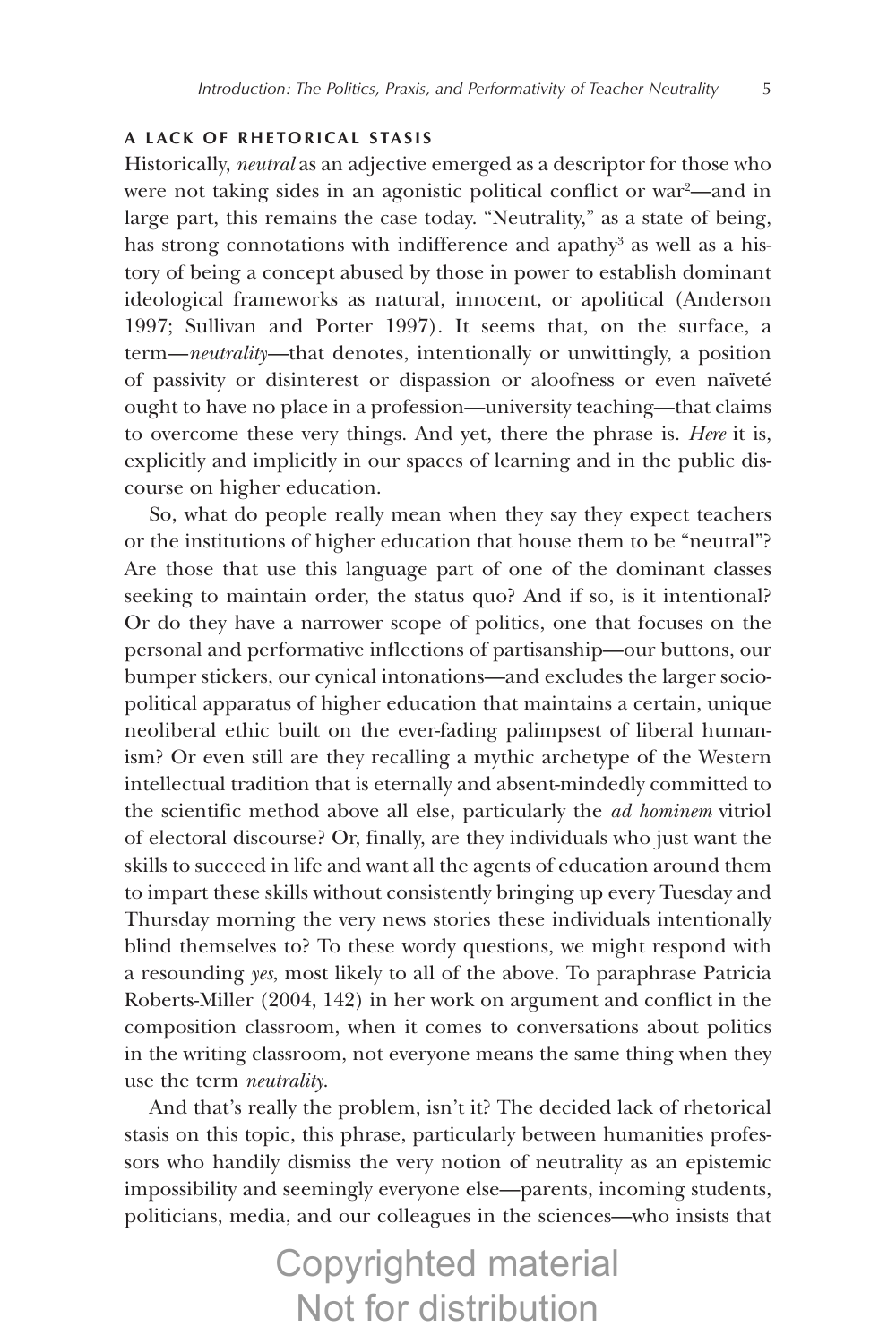it does exist, or at least ought to? While it is tempting to use this contrast as an opportunity to incorporate the work of Thomas Kuhn and Sarah Ahmed and Randall Collins and use their collective positions on the impossibility of science, self, and sociology, respectively, to be anything but the material exertion of relational power as a springboard into a rigorous epistemological discussion, what I am more interested in pursuing at this point and time is how we as teachers and scholars in rhetoric and composition can bring about and help facilitate some semblance of rhetorical stasis with the concept and usage of teacher neutrality.

For, while we may scoff and confidently throw theory texts at such a suggestion, the fact of the matter is that teacher neutrality is very much a real, felt thing that shapes the way our students, our administrators, our judges, $4$  the media, $5$  and politicians $6$  understand higher education. Circulated widely on social media are popular articles titled, "The Teacher's Great Challenge: Staying Neutral with Students during a Contentious Election" (Strauss 2012), "When Do Teachers Stay Neutral?" (Anti-Defamation League 2017), and "Teaching Trump" (Miller 2016). Our insistent belief in the impossibility of neutrality does not preclude our colleagues in other departments or the public from believing otherwise, and doubling down might not be very helpful. To what extent has overwhelming consensus on the impossibility of neutrality in our field stifled conversations with these bodies and entities? How can stepping back and unpacking for others why we believe what we believe, and what our assumptions about higher education are in relation to these positions (and why), open up pathways for conversations with others with a stake in higher education and potentially put us in positions to serve as public intellectuals?<sup>7</sup> We, the contributors in this collection, argue—albeit to varying degrees—that in order to address any and all of these questions, we must first pursue a more nuanced level of understanding of what we in the field of rhetoric and composition mean ourselves when we use, prop up, or critique some variation of the phrase "teacher neutrality," and, just as important, the assumptions and implied arguments we make about the purpose and nature of institutions of higher education in the United States (Aronowitz and Giroux 1985; Berlin 1996); the role of the teacher in this mission (Bizzell 2001; Freire 1973; Shor 1992; Shor and Freire 1987); and the degree and type of agency students have in this process when we use this language (Cushman 1996, 1999). In seeking a more nuanced level of understanding in our language of "neutrality," we might be better able to understand and build dialogic connections with the various stakeholders of higher education in the United States, including, of course,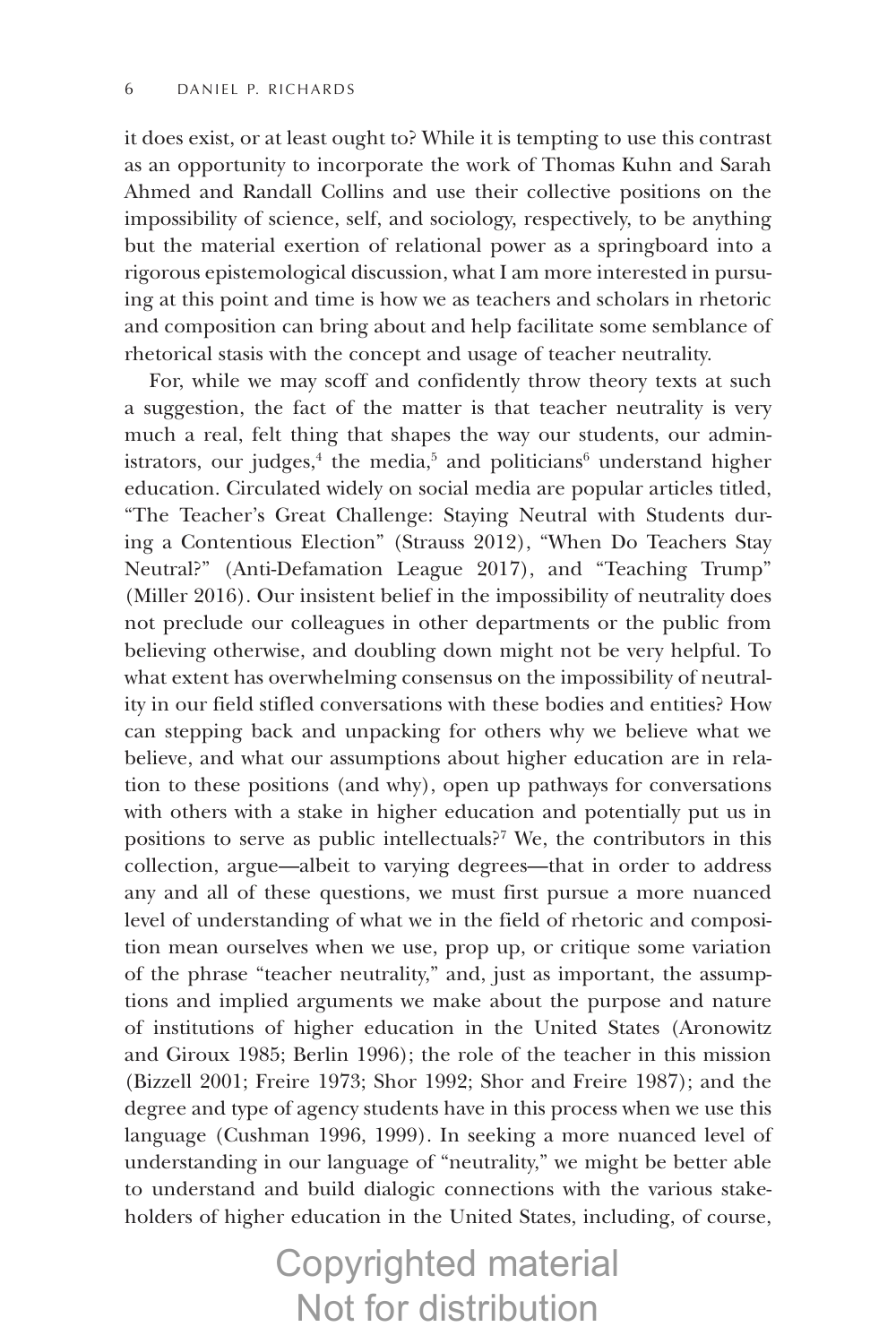our students, and particularly build bridges with what *they mean* when they use the phrase *teacher neutrality* or even the term *neutrality* generally in reference to educational bodies and their missions.

Unpacking what we in the field understand *neutrality* to mean or not mean in a teaching context is a tall task, to be sure, considering its connections and implications to much larger, evergreen conversations in our field, namely student resistance (Anderson 1997; Atwood 1994; Boyd 1999; Phelps 1991; Trimbur 2001; Welsh 2001), institutional critique (Olson and Gale 1991; Sullivan and Porter 1997), disclosure of identity (Baillif 1997; Elliot 1996; Patterson 2016), bodily and discursive performativity (Butler 2000; Kopelson 2003), social justice and civic action (Bizzell 1992; Delpit 1988; Fishman and Parkinson 1996), political theory (Jones 1996), writing assessment (Inoue 2015), epistemologies of writing (Bazerman 1988; Levy 2005), and curriculum design (Lindquist 2004; Welch 1987). We must also consider our own political diversity on an individual level as well as the vastly different contexts, institutions, regions, and student populations we find ourselves working in and with. As such we might find that the problem of rhetorical stasis extends far beyond just the term *neutrality* (although that is front and center in this collection) to include even more foundational differences in just what we mean when we utter innocuous descriptors like "political" or "skills" or charged academic nomenclature like "ideological."

### **THE THREE ARMS OF TEACHER NEUTRALITY**

To illustrate, the field of rhetoric and composition, whether in a strain of critical pedagogy (Freire 1970; Giroux 1988), pragmatism (Seitz 2002), or somewhere in between (Durst 1999), ubiquitously acknowledges that all teaching is ideological regardless of its political bent; one cannot simply stand outside of ideology and politics, especially in facilitating educational processes. As James Berlin (1988) arranges it, "a way of teaching is never innocent. Every pedagogy is imbricated with ideology, and a set of tacit assumptions about what is real, what is good, what is possible, and how power ought to be distributed" (490). From the teacher-student power dynamic, to the "subtle creep" of course texts (Welch 1987), to the assessment metrics, to the facilitation of discussion: where there is language, power, and choice, there is rhetoric, and where there is rhetoric, ideology. And if ideology is everywhere, then neutrality is nowhere—for, the two, in these constructions, cannot mutually coexist. From these standpoints teacher neutrality as a phrase, concept, or epistemic position is impossible because it stems from "false"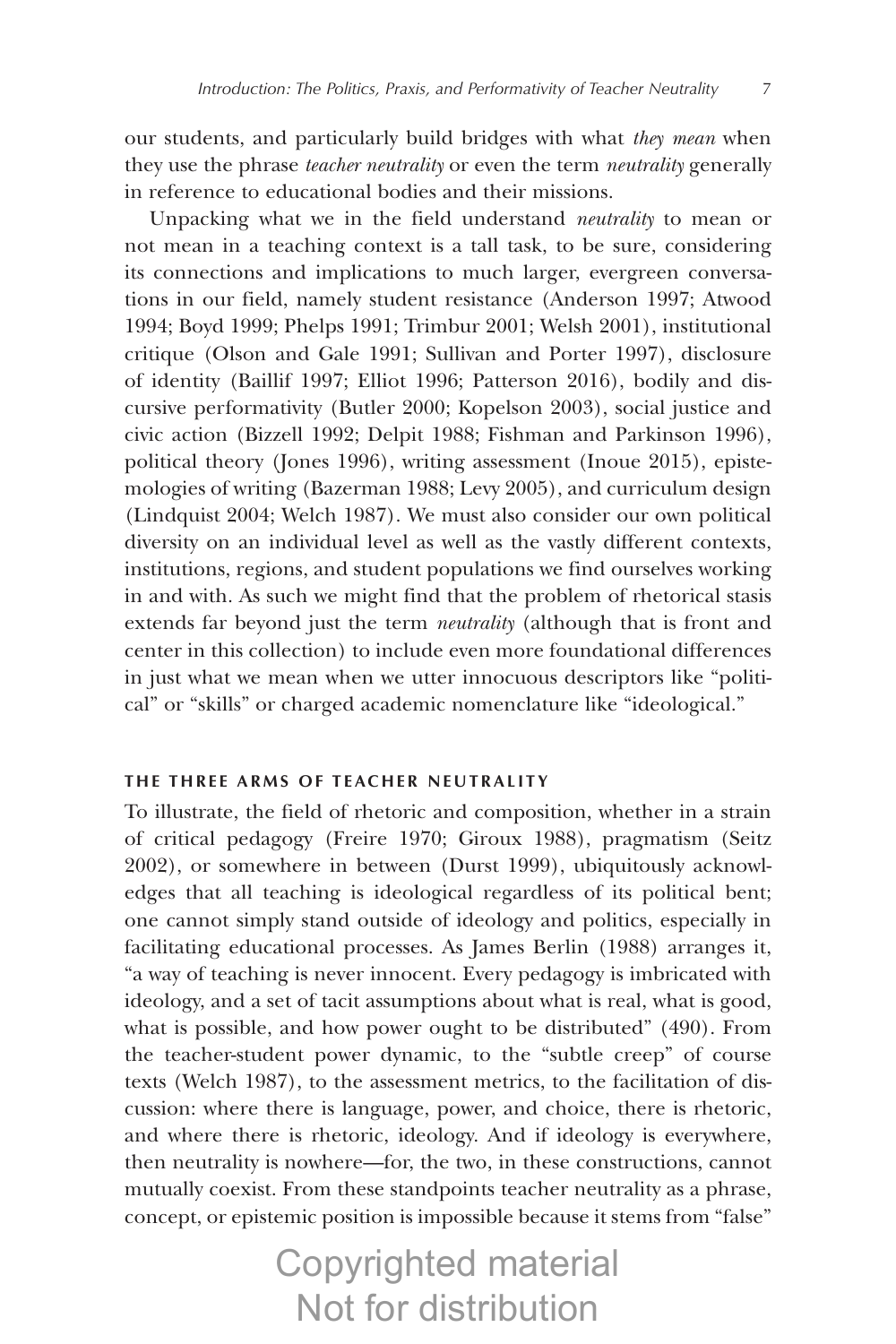assumptions about how politics work—and what politics means—and how educational institutions operate as power structures.

Perhaps the most common and direct indictment on the notion of educational neutrality at the institutional level comes from the work of Paulo Freire. Richard Shaull, writing in the preface<sup>8</sup> of Paulo Freire's *Pedagogy of the Oppressed* (1970), states confidently—in echoing the Brazilian progenitor of critical pedagogy himself—that

there is no such thing as a *neutral* educational process. Education either functions as an instrument which is used to facilitate the integration of the younger generation into the logic of the present system and bring about conformity to it, *or* it becomes "the practice of freedom," the means by which men and women deal critically and creatively with reality and discover how to participate in the transformation of their world. (Shaull 1970, 15)

Shaull's either-or characterization not-so-subtly belies the notion—and uses a radical educator to do so—that there simply is no such thing as a *neutral* "process of schooling" (Giroux 1981). Demanding uncritical conformity into the status quo or providing critical power tools to enact social change are similar tasks; they just serve different rulers. So, whether a pedagogy focuses on cultivating student-centered skills, facilitating critical thinking, developing habits of mind, or enacting democratic participation, underlying each and every teaching praxis is a way of understanding the world and, in Shaull's Freirean framework, either functions institutionally to maintain the status quo—most likely behind some coy guise of "neutrality"—or actively change in the system. Such sentiments, I argue, have reached truism status in the field of rhetoric and composition, very much leading to a contemptuous status of the very term *neutrality*, with many of us likely seeing the striving for neutrality in teaching as a futile endeavor at best, and oppressive at worst, as it can never be achieved. This is because neutrality, from rhetorical standpoints, particularly the ones emerging out of first-wave critical pedagogy frameworks, is coded to mean "apolitical," and not in the way of being apathetic about the outcomes of elections or maintaining a disinterest in the daily news, but in the way of having no motive or agenda. A neutral educational process is impossible because no physical body or speech act or curriculum exists outside of political ecologies and the motives and agendas that power their circulation. Claiming to have no agenda does not preclude one from unwittingly participating in education processes as mechanisms for social control—this was crux of Freire's arguments and the driving force behind his liberatory project. So, and rightfully so, healthy amounts of skepticism are directed towards those claiming their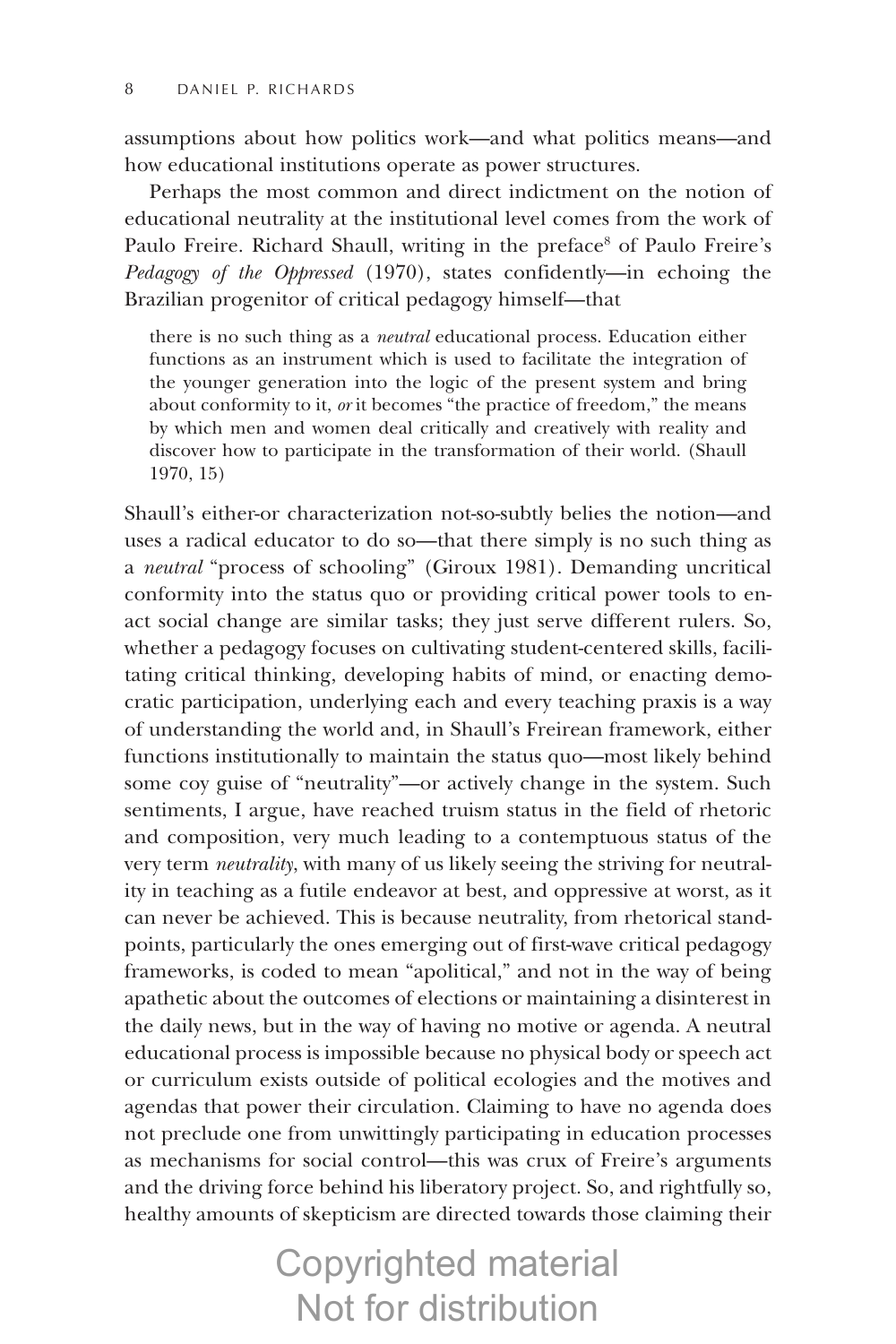educational goals to be "apolitical." In this way, neutrality, pertaining to educational processes or institutions, has become somewhat of a "devil term,"9 to use the phraseology of Richard M. Weaver from his book *The Ethics of Rhetoric* (1953): a term so connoted with naïveté and myth that it is inescapably, unquestionably negative, suspect, and even repulsive in both usage and application.

Now, while Shaull was concerned with highlighting the practical value and potential overlaps of Freire's work for the late-twentieth-century American educator, even for those who find themselves teaching predominantly young middle-class students, Freire was more careful, writing, mere pages later, that *Pedagogy of the Oppressed* "will probably arouse negative reactions in a number of readers . . . Accordingly, this admittedly tentative work is for radicals" (21). Freire was right about negative reactions. But, in one of the most widely read critiques of radical cultural leftism in the scholarship on the teaching of writing, much of which found kinship with Freirean thinking and first-wave critical pedagogy, we see Maxine Hairston take issue not with the notion that education is inherently non-neutral but with the *degree* to which we engage with, focus on, or disclose these ideologies to others—who were, most importantly for Hairston, our students as well as those outside our profession gauging our legitimacy and growth. Hairston's 1992 article, "Diversity, Ideology, and Teaching Writing," contains a contention that writing courses "should not be *for* anything or *about* anything other than writing itself, and how one uses it to learn and think and communicate" (79), for to do otherwise would be to undermine the growth of our field and operate outside of our subject-matter expertise. The article can be—and was—read as advocating some semblance of skills-based neutrality as a guiding conceptual model of teaching praxis and was critiqued accordingly.10 The "new model" of composition Hairston was critiquing, mainly from what she calls the radical cultural left, "puts dogma before diversity, politics before craft, ideology before critical thinking, and the social goals of the teacher before the educational needs of the student [and] envisions required writing courses as vehicles for social reform rather than as student-centered workshops designed to build students' confidence and competence" (80). Hairston was not advocating the idea or premise of apolitical teaching, but was merely concerned with the fact that our priorities—the very ones that helped establish rhetoric and composition as a distinct discipline—were being reordered by radicals. Hairston sought to get overt political instruction out of the classroom lest the field be overtaken by radical leftists, for the sake of our own discipline, yes, but also and moreover because she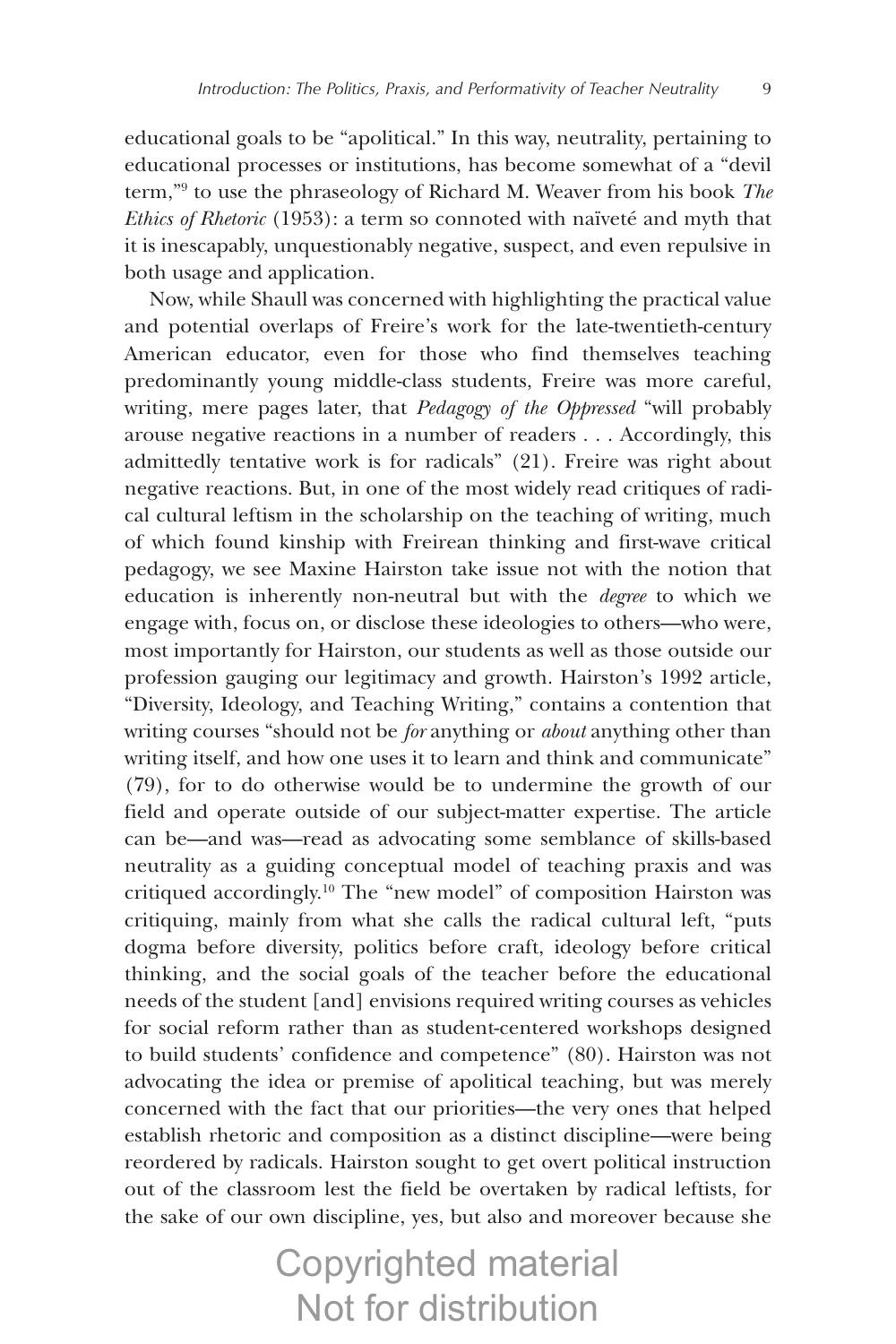thought that a liberal ethic of listening and attentiveness to the diversity of lived experience came through the acts of writing and reading and sharing themselves. Her critique was therefore not against liberalism, for as she writes, "as educators of good will, we shouldn't even have to mention our anger about racism and sexism in society—that's a given, as is our commitment to work to overcome it" (88), and she was not so naïve as to think that the writing-based writing classroom itself was not an ideological decision. So, while the article left room for critique based on the notion that even those who claim to just "teach writing skills" are still extolling the virtues embedded within writing (Duffy 2017), the critique would have been misguided since it was precisely the politics of writing instruction—writing, sharing, listening, reading, connecting, understanding, empathizing—that were sufficient enough for what we do. Hairston was not claiming that our institutions were or ought to be neutral in the face of oppression, nor was she claiming that her ideas were not ineluctability political; she was concerned with the direction things were headed in our course goals and curricular designs and wanted to ensure that attending to the inescapable political power of the mere act of writing was not set aside to cater to radical leftist ideologues, and, also, that the way we look through the eyes of others outside the discipline remains positive and in good faith.

Hairston's essay helped—albeit in an overlooked way, in my estimation—drive a wedge between the reality of non-neutrality in educational institutions and the decisions we as teachers make in how we structure our classrooms and curricula. When she writes that "those who want to bring their ideology into the classroom argue that since any classroom is necessarily political, the teacher might as well make it openly political and ideological" (88), we see an attempt to pour salt on a slippery slope with the arguments we make about our own curricula stemming from our belief in the impossibility of institutional neutrality. Circling back to our trope of rhetorical stasis, we can see a case made for a clearer separation between what people might mean when they hint at *institutional* versus *curricular* neutrality, indeed between what we think about an institution and how we choose to dwell within it.

While we as a field may have reached consensus in the inescapably political nature of higher education, not everyone has, or at least not in the same way. What we tend to see is the *inverse* or *opposite* of ourselves. The inverse is the students who come expecting teachers to be beacons of neutrality. Now, our students are not dumb—they know we have politics, they know we have preferences on who wins presidential elections. One brief glance at our social media postings or the back bumpers of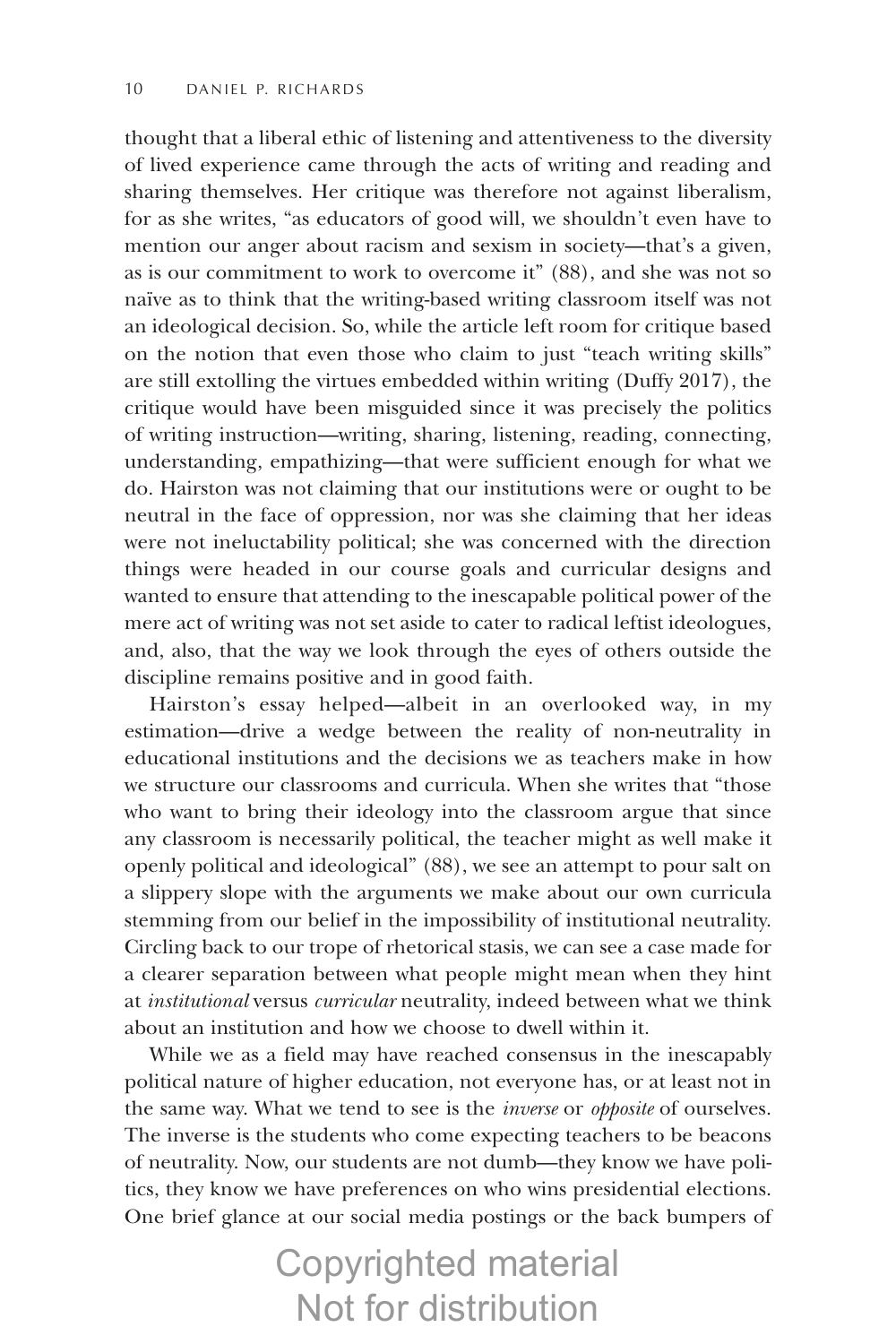our Hyundai Elantras will indicate as much. So, *neutrality* isn't really the right word in this context so much as it might be *fairness* (or *unbiased* or *impartial*) but the expectation is undergirded by some attempt on the part of the individual professor towards neutrality. Our students, many of them coming directly from a public educational setting more restricted<sup>11</sup> in terms of teacher disclosure, might think it inappropriate or unfair to show clear favor towards a candidate or for a policy.

But we also see the opposite: students who perceive, as we do, institutions of higher education as inescapably non-neutral, but under the premise that the institutions were constructed and continue to operate as potentially oppressive sites of liberal indoctrination and political recruitment. These students—and parents—might empathize with the more vocal conservative advocacy groups (like Turning Point USA) and online publications focused on covering campus politics (like *Campus Reform*), finding community and a means of relating to others about what it can feel like to be a conservative, fiscal or cultural, on American university campuses. The outward disclosure of a liberal professor's politics—certainly not an uncommon happenstance—is alienating and happens enough times for conservative students to begin to paint a mental landscape of the campus as a place not designed or run by those who think or act like them. This can lead to a distinct, often adversarial or personal form of student resistance, where students are not protesting the biased coverage of trickle-down economics but the bodies and choices of the professors themselves—publicly displaying our faces for spectacle.

In addition to the institutional and the curricular, then, there is a third arm of neutrality: it is us. Our bodies. Our words. Our dress. Our disclosures. Our intonations. We all generate student resistance in some way (and, if we're being honest, probably more so than other disciplines, because is there a course more resisted in and of itself than firstyear writing?), but it would be unethical to state that we all experience resistance equally or for the same reasons (Condit 1996; Elliot 1996; Karamcheti 1995). This was the challenge Karen Kopelson was facing when she wrote her 2003 article, "Rhetoric on the Edge of Cunning; Or, the Performance of Neutrality (Re)Considered as a Composition Pedagogy for Student Resistance": that her mere presence, her mere appearance gets coded politically and sounds off an alarm in the minds of those surveilling political behavior. Before even facilitating a discussion or turning a page, the "critical" pedagogical objectives are rendered ineffective, even counterproductive (118). To assuage such resistance, Kopelson sought to co-opt neutrality, the very cornerstone of elitist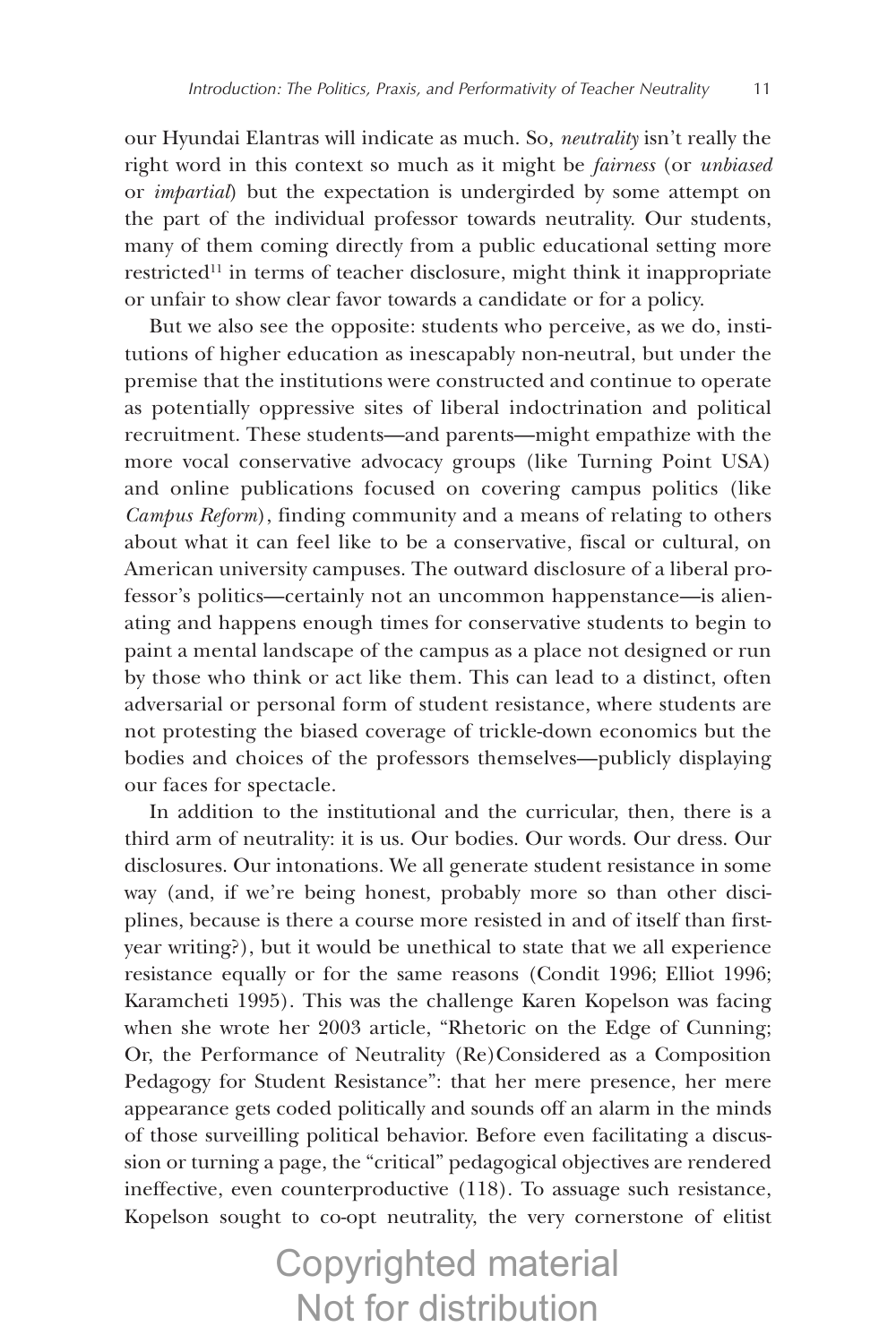and exclusionary practices of institutional oppression (Ng 1997), in a performative way to serve her own "cunning" purposes to play with the expectations of students:

For the marginalized teacher . . . the performance of the very neutrality that students expect from their (composition) instructors, and from education more generally, can become a rhetorically savvy, politically responsive and respon*sible* pedagogical tactic that actually enhances students' engagement with difference and that minimizes their resistance to difference in the process. (Kopelson 2003, 118)

Whereas Hairston merely hinted at performing some sense of political deprioritization, Kopelson argues that those teaching along the margins, ironically, cunningly, try to perform the exact ideology that marginalizes for the "greater good" of student engagement with diversity. The performance of neutrality for Kopelson offered a productive, pragmatic disconnect between an individual's beliefs and their outward perceptions, for, as Kopelson also affirms, neutrality "is never a stance that believes in or celebrates its own legitimacy but, rather, feigns itself, *perverts* itself, in the service of other—disturbing and disruptive—goals" (123).<sup>12</sup> Stated differently: neutrality is an exercise in the "rhetoric of cunning," which, drawing from Kenneth Burke, "feigns one purpose in the pursuit of an eventual and seemingly opposed goal" (131); it is, in exemplifying the Greek rhetorical concept of *mêtis*, in which one refuses to fight an opponent head-on, an art of redirection; it is, finally, not an epistemic statement about the viability of neutrality but a performative, metaphorical framework for behavior.

### **THE AIMS OF THE BOOK**

Alright. So, now what? Is it enough to just dismiss the phrase *teacher neutrality* and move on? What do we *do* with these institutional, curricular, and performative frameworks of neutrality? Are they sufficient enough to help us respond to our contemporary moment? Are they dynamic enough to respond to the challenges of our current campus climates? Are they adaptive enough to bring others into conversation? Are they nuanced enough to help us reach outward to public stakeholders, to account for the vast array of difference in our daily experiences as educators of all types of students at all types of institutions? How do our collective and individual beliefs about neutrality color our day-to-day work as teachers and reveal the assumptions and ideologies to which we are so beholden? And are those assumptions shared with those around us? The field's attunements to authority, power, and resistance have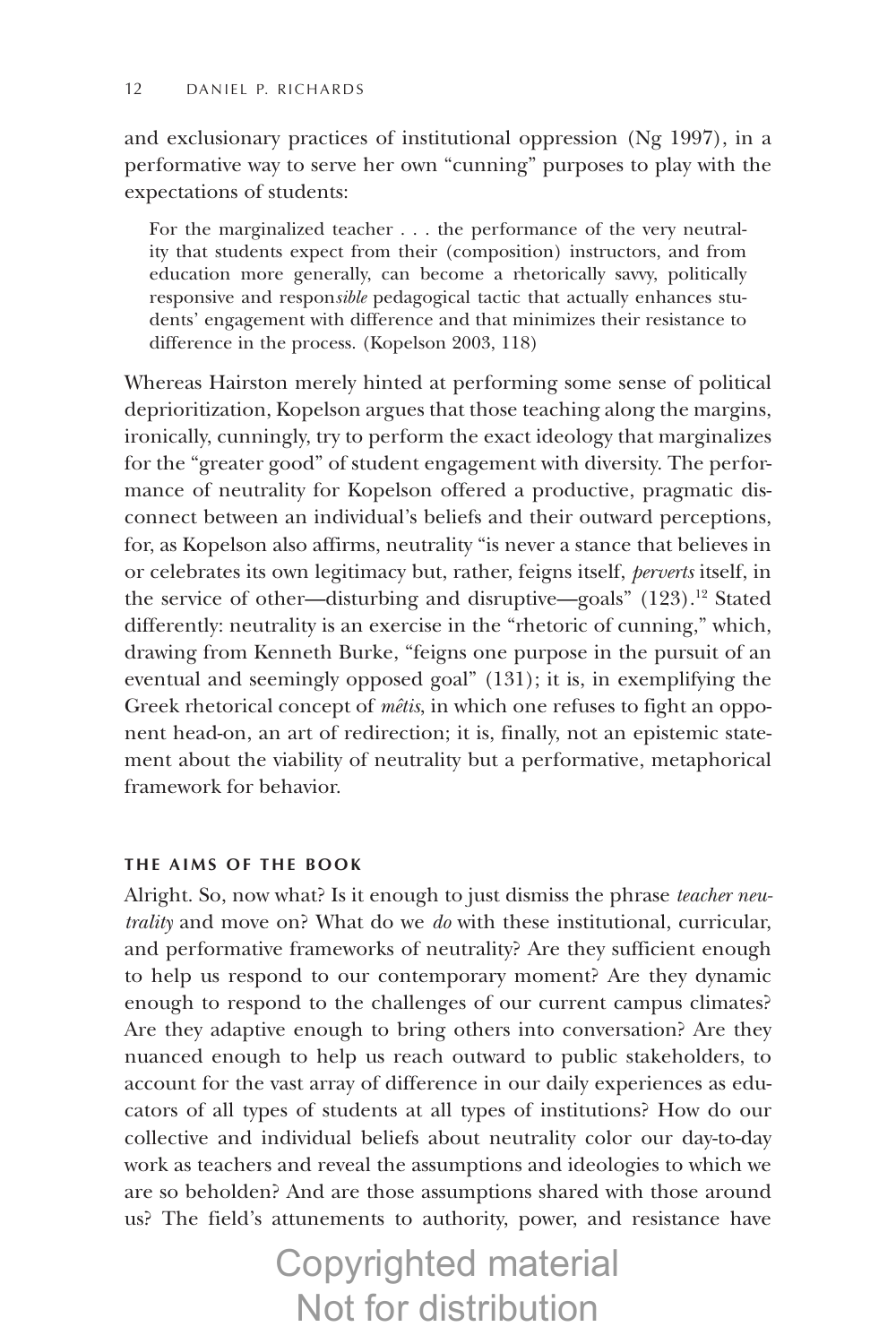accomplished the task of revealing that neutrality is an epistemic impossibility and a problematic holdover from a modernist past that perhaps we never had. But does Freire's oft-cited framing on the inherent nonneutrality of educational processes and Shaull's insistence that it translates to American educational milieux help us in our current contexts and conversations? Our current political climates, where we might hear partisan conversations in our campus Starbucks about just who are the "oppressed," the "dispossessed" subjects maintained through a "culture of silence" on campus? Are we willing, as Patricia Bizzell was in *Academic Discourse and Critical Consciousness* (1992), to part ways with Freirean tenets, specifically ones that oversimplify or offer a reductive vision of our practice? I'm drawn particularly to the tickling imagery that ends one of Ann George's (2001) chapters on critical pedagogy:

In an interview with Gary Olson, Freire notes the complicated position of the radical writing instructor who stands with one foot in the system, the present, today's reality, and the other foot outside the system, in the future, in utopia: "This is why it is so difficult . . . for us to walk: we have to walk like this. [With playful smile, Freire begins to waddle across the room.] Life is like this. This is reality and history." (109)

I am deeply enamored with the visual of Freire "waddling" across a room. I think it is because it humanizes him and colors him with eccentric charm. I think it is also, more seriously, because it adds a necessarily physical and mental vision of struggle and complexity to the lives of teachers cognizant of the double bind between having power and undermining it, or more pertinently: of disbelieving in neutrality (left foot) while performing a job where the public expects it of you (right foot). It is not the intention of this collection to critique Freire and his work—the limits of critical pedagogy have been explored at length (Seitz 2002, 2004; Thelin 2005). Nor is it the intention of this collection to explore further the realm of the left foot planted in the utopic future envisioned by critical pedagogy proponents. Rather, in repositioning or redirecting Freire's waddle slightly, this collection admonishes teachers of writing to explore further and more fully and honestly the ramifications of a ubiquitous position of non-neutrality—and the authors and texts we use to justify such a position—against a larger social scene that still believes in and expects neutrality in education.

For just as terrible though a term *neutrality* is, so too is *non-neutrality*. Until accompanied with a public-facing vision and articulation of how it connects to the public understanding of education in relation to the larger, and often misunderstood, nature of academic freedom, how useful is the statement of non-neutrality? Have we done a good enough job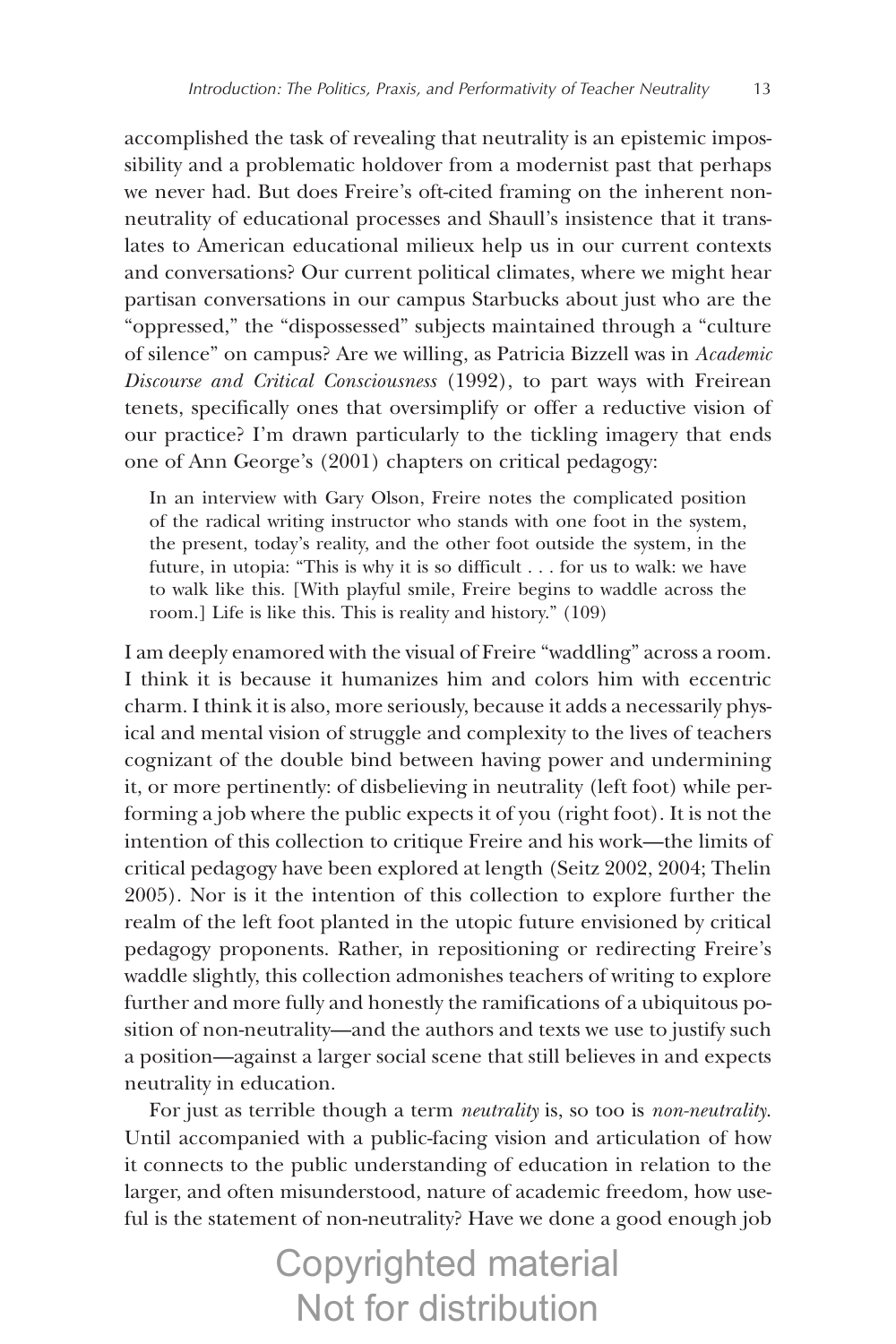in connecting our theoretical beliefs to the educational situation as envisioned and experienced by the student? While we as a field might have consensus in the belief that there simply is no teaching without ideology, indeed that ideology is inherently inescapable, there is ample room for conversation about the *degrees to which* we make our commitments and political affiliations apparent and what role these various approaches play in the larger conversation of public perception of higher education and, more urgently, the changing nature and forms of student resistance in our current sociopolitical moment. The problematic neutral versus non-neutral paradigm fails because it does not account for the situational inflections that vary across spaces and populations and might not be refined enough to help facilitate meaningful conversations with those who would genuinely like to have them.

In light of this exigence, this collection aims to provide scholars, teachers, and students in the field of rhetoric and composition with the first edited collection that focuses exclusively on the problematic, contentious, and (always) timely concept of "teacher neutrality." The volume maintains specific emphasis on the practical (im)possibilities of neutrality in the teaching of writing and rhetoric, the deployment of "neutrality" as a political motif in the public discourse shaping policy in higher education, and the performativity of individual instructors in a variety of different institutional contexts. In doing so, this collection provides readers with:

- More *clarity* on the contours around defining *neutrality*.
- More *depth* in understanding how neutrality operates differently in various institutional settings (e.g., two-year-college [TYC] writing instruction versus R1 schools' teacher-training, and graduate-student versus tenure-track positionality).
- More *nuance* in the levels and degrees of neutrality in teaching (i.e., the implications of abiding by neoliberal assessment practices versus the implications of supporting a specific candidate with a button on a lapel).

Rather than act as a polemic for teacher neutrality, or an admonishment against it, this collection consists of sixteen chapters and an interview that make wide-ranging arguments about *neutrality* as a concept or praxis that hinders or helps aspects of the teaching of writing and rhetoric. Given Irvin Peckham's assertion that college composition is "fundamentally a middle-class enterprise" (2010), the strength of the collection resides in the much-needed diversity of ranks (tenure-track, GTAs, lecturers), institutional contexts (R1, TYC, religious), and subject positions (class, race, gender, age) covered in the text. Neutrality, or its inverse, is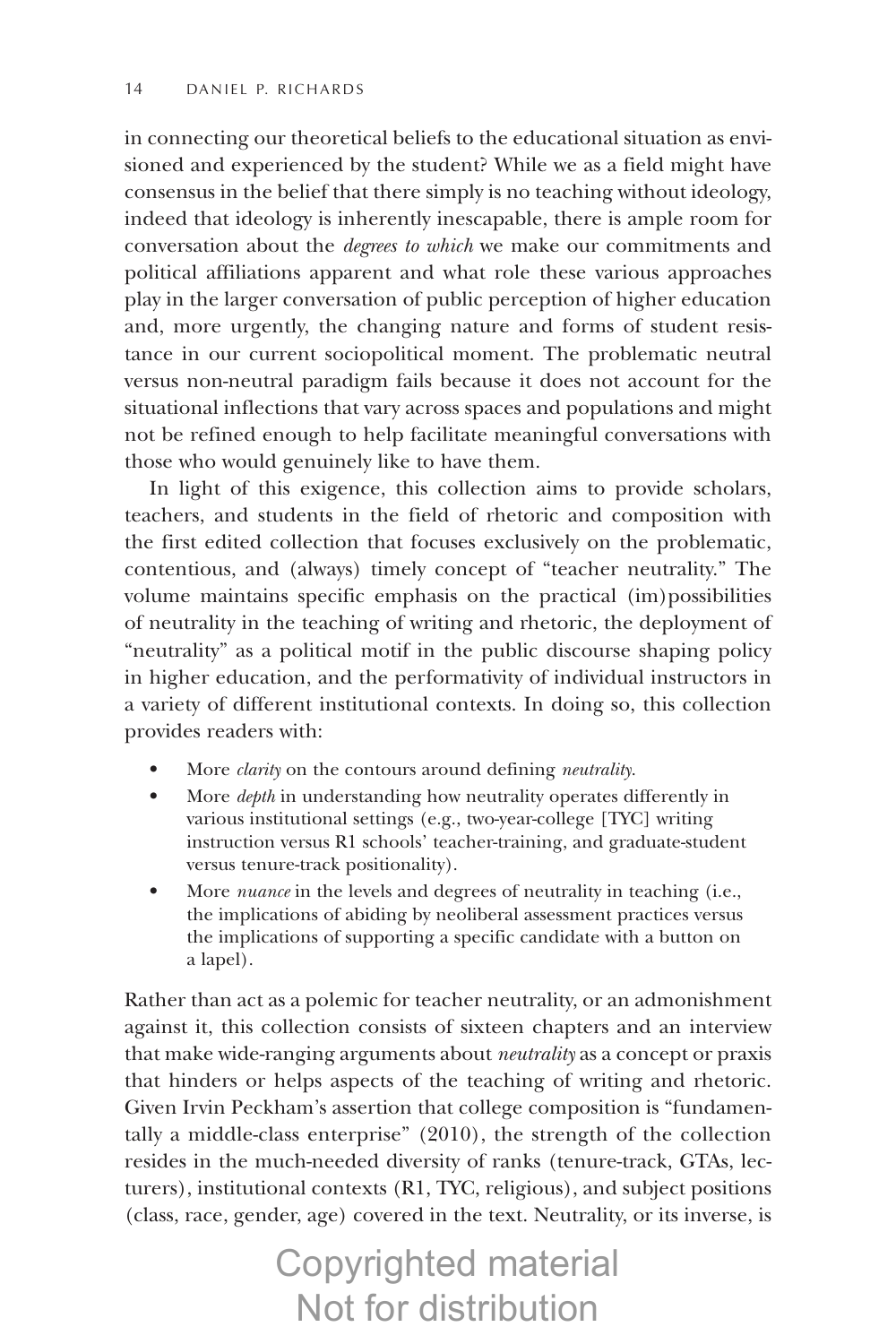inextricably connected to privilege, so to have those in tenured positions at R1 schools have sole possession of a conversation that permeates, often in threatening ways, all of our lives would be inappropriate.

The collection insists that while the field of rhetoric and composition by and large rejects the very concept of teaching writing and rhetoric "neutrally"—indeed, Berlin's (1988) insistence that rhetoric *itself* is ideological is widely heeded—there is still more work that needs to be done, specifically as it pertains to more public work. This work includes thinking more about the implications of non-neutrality in our contemporary postsecondary educational and political moment, better communicating our non-neutral pedagogical theories to public stakeholders, better understanding our students' expectations of our neutral positionality, and better understanding of contexts in which neutrality—performed or not—is desired and effective. Ultimately, our field's theoretical allegiance to non-neutrality is being (and I argue, *should* be) tested in real, practical ways. To quote Ann George (2001) again, we might have strong theoretical pedagogical beliefs and allegiances but when class starts, "things get real" (94). This collection explores just such "real" situations as they pertain to neutrality in the institutional, curricular, and lived aspects of our work—framed, in turn, as the *politics, praxis*, and *performativity* of neutrality.

### **THE CONTENTS OF THE COLLECTION**

The organizational strategy of division into three sections is not meant to be reductive. As you'll read, each chapter considers to varying extents the political, the practical, and the performative, and the unique ways in which they inevitably interweave and overlap through lived experience. The decision to place each chapter into one of the three sections was based largely on what I saw as the primary driver of the arguments presented, and the decision to even have three sections in the first place reflects my argument posited above that we need more-refined distinctions about what it is we are talking about when we advocate for or disregard neutrality.

The first section of the collection—*Politics*—by sheer institutional representation alone (graduate students, TYC, religious schools, and contingent faculty) constructs an argument that theories and approaches to transparency, disclosure, and neutrality have been dominated by tenure-track or tenured teacher-scholars at four-year institutions—a more than slight irony when thinking about the contexts out of which Paulo Freire was writing. All chapters in this section direct our attention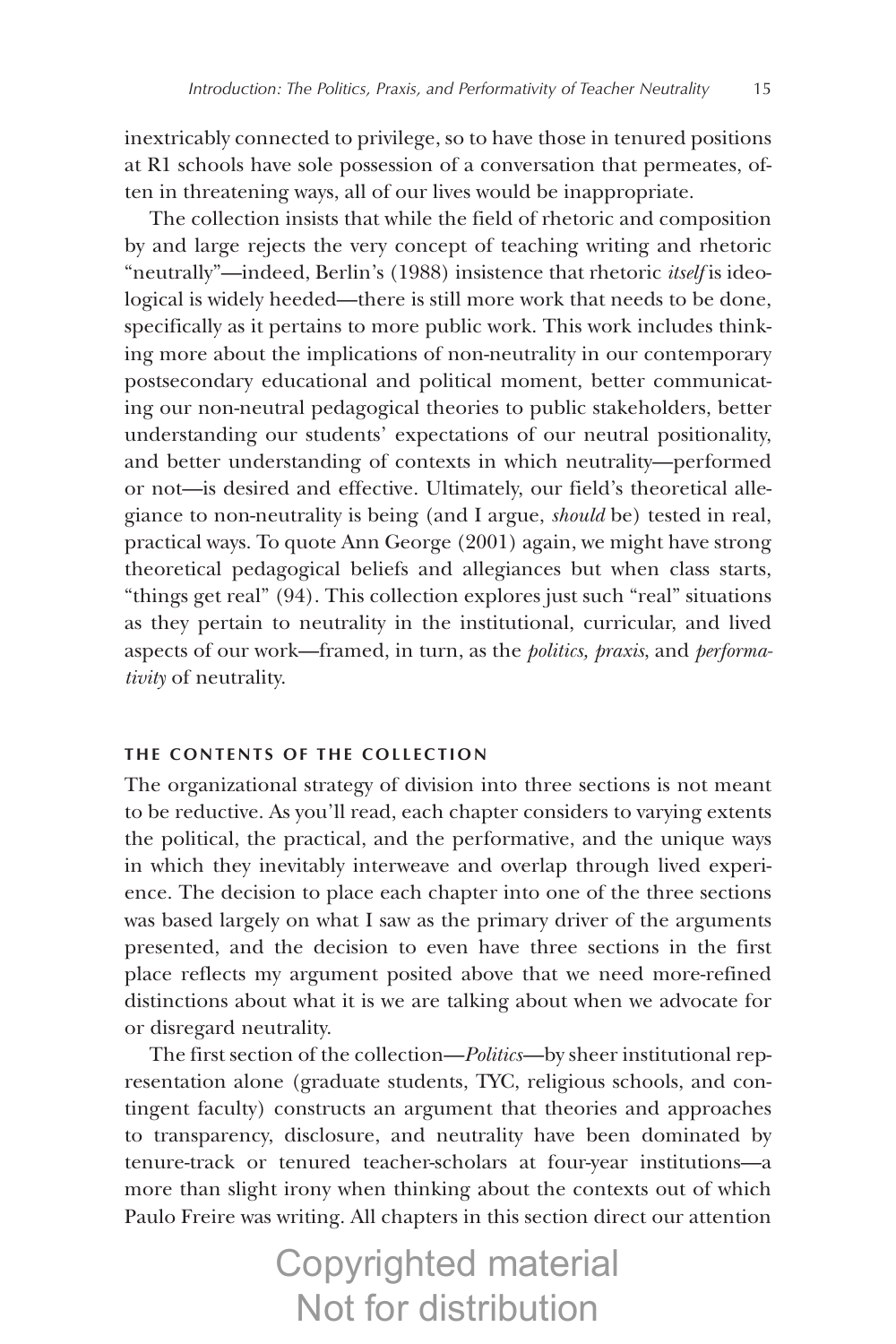to institutional differences, governance structures, and labor conditions as invariably determining both what we mean and what we can do about neutrality. Meaghan Brewer (chapter 1) begins this section by providing a research-based exploration of the implications of enacting a pedagogy of neutrality for new graduate instructors tasked with teaching a politically charged composition curriculum that they did not design. Jason Evans continues the section in chapter 2 with an exploration of the recent "translingual turn" in composition and how enacting this ideology at the TYC level places instructors at the "nexus of contradictions." Building off this spirit of contradictions, Jessica Clements in chapter 3 then provides insight by way of a unique application of Kopelson's framing of *mêtis* in a Christian higher-education setting, suggesting that it might be, rather paradoxically, the best way to get students in these contexts to achieve the academically rigorous critical consciousness these very institutions seek. Building off of Clements's direct attention to governance structures, Robert Samuels (chapter 4) brings our attention to how the current political climate affects vulnerable—read: non-tenured, "contingent"—teachers, arguing that although we should pay attention to how *all* faculty are being threatened, non-tenured faculty are in an especially exposed position because they often lack any type of academic freedom or shared governance rights and thus require a fundamentally different disposition towards the impossible, but in this case, necessary ideals of neutrality. My own interview with John Trimbur ends this section, in chapter 5. The interview covers a lot of ground—from disciplinarity to why he no longer attends CCCC to his relationship to Maxine Hairston to surveillance to why it might not be the best idea to wear a "Fuck Trump" shirt on campus—and as such, in the words of Trimbur near the end of the interview, resembles the "complexity that emerges when you start to talk about neutrality, and to both see what it screens and hides and what it authorizes."

The second section of the collection—*Praxis*—directs the reader's attention away from institutional and governance structures and towards the actual courses, curricula, and projects we develop and deliver. This section begins with Kelly Blewett (chapter 6), taking a cue from Arlie Russell Hochschild's book *Strangers in Their Own Land*. She shares how a participant-researcher relationship provided an opportunity for a conservative, Republican-identified, returning-veteran student (Tyler S.) at a Midwestern university campus to talk openly with Blewett, a liberal, Democrat-identified, doctoral candidate in rhetoric and composition. Christopher Michael Brown then keeps us in this space of the student experience in chapter 7 by offering a reframing of how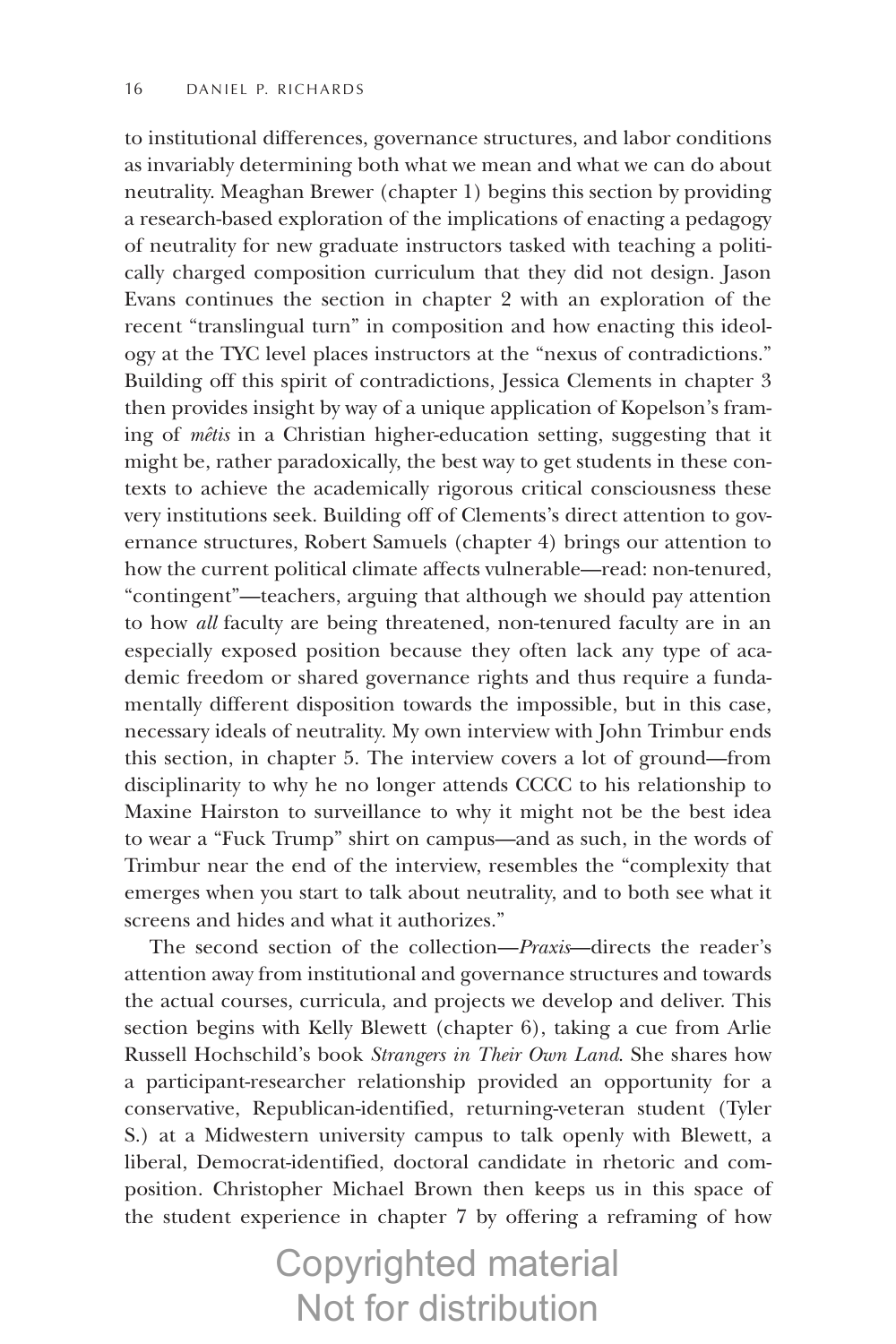written narratives get taught. In a close reading of three "conversion" narratives, Brown shows how students submit their deeply held beliefs to careful scrutiny, uncovering and articulating the assumptions that made their "conversions" possible, ultimately suggesting that conversion narratives avoid the pitfalls of assignments that require a critical orientation toward one's beliefs. Continuing with Blewett's and Brown's themes of openness and honesty, Lauren F. Lichty and Karen Rosenberg begin their chapter 8 with *clear* questions: How can a praxis of transparency work in the writing classroom and how can it help students share power in productive ways? How can we work with ideologically charged material without being derailed by unproductive student resistance? Lichty and Rosenberg explore these questions through their experience co-teaching a first-year, themed composition course titled "Gender Under Construction," and argue that enacting a "slow start" method to teaching complex topics helps with student engagement. Heather Fester, also sharing a course design, uses chapter 9 to create space for critical readings of teacher and student narratives around ideological transparency collected during a course on activist writing and research. Fester uses the tool of "interruptive teacher narratives," created by Chris Gallagher, Peter Gray, and Shari Stenberg, to render her own ideological assumptions as an interpreter of cultural practices in the class more transparent and to explore student perceptions of ideological bias as they shape the classroom experience. Chapter 10, by Mara Holt, takes us from projects and course designs to the administrative level, asking: When do teachers have the right to surface their ideology, their social justice concerns? When is it effective, and when and how is it appropriate to integrate it into the first-year curriculum? Holt explores the apparent contradictions in her own stances over the years, arguing that abstract beliefs about the virtue or vice of neutrality or transparency are less useful than an emerging understanding of pertinent material and historical conditions.

Continuing to move up the administrative ladder, chapter 11, written by Tristan Abbott, focuses on assessment and operates from the observation that there exists a split between how writing assessment is understood within administrative and political circles and how it is understood among specialists in rhetoric and composition. In reviewing a number of assessment tools produced within the last decade, Abbott explains how they can help compositionists realize the political goals of the field while still producing institutionally viable, *neutral-seeming* assessment. The final chapter of this section on *praxis* is more in line with the genre of a program profile and takes us all the way up to a global perspective—literally.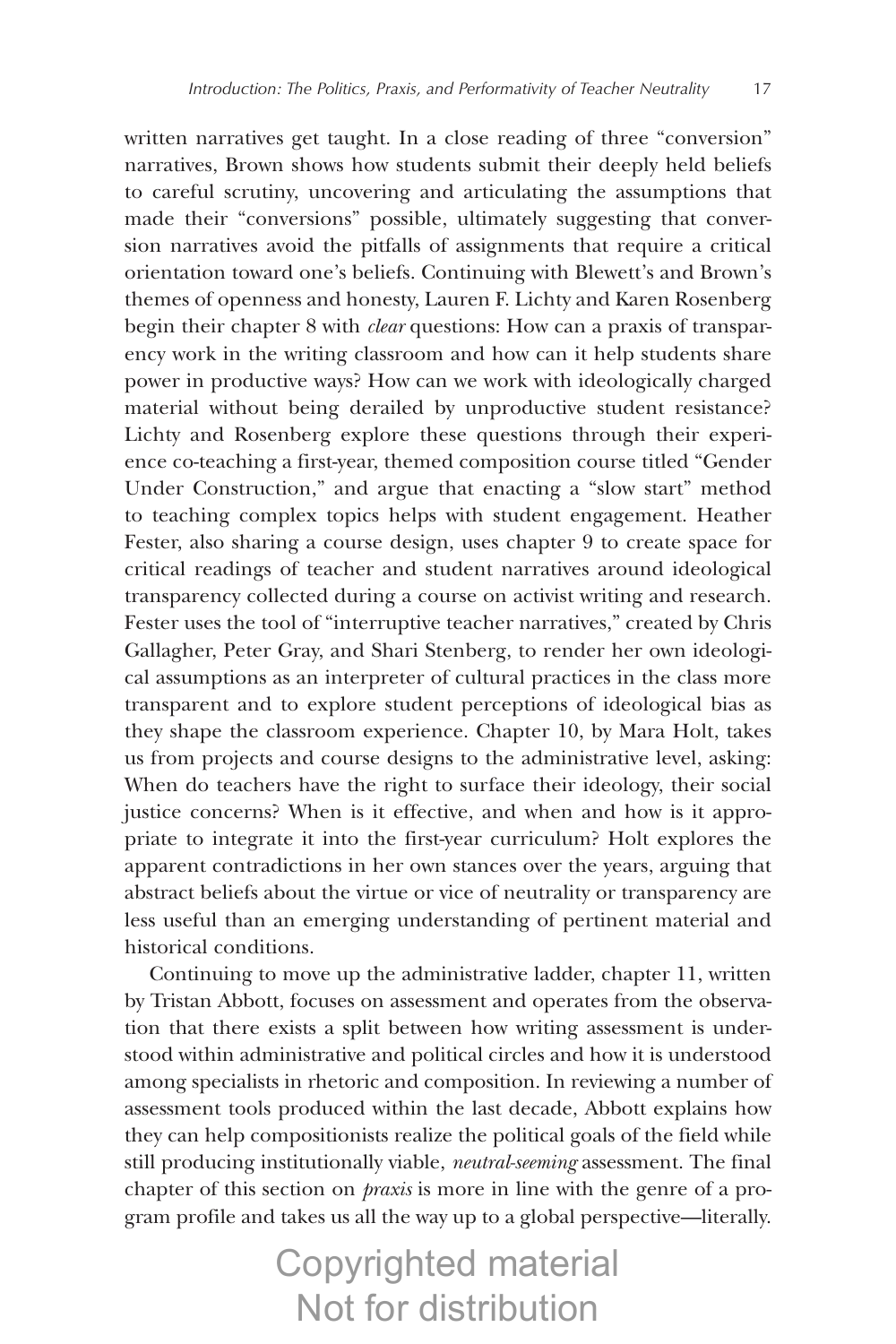In it, we see Adam Pacton (chapter 12) exploring a teaching space undertheorized in terms of teacher neutrality: Massive Open Online Courses (MOOCs). Pacton argues that dislocating college composition from a purely American phenomenon provides a moment of disciplinary *kairos* that troubles performances of ideological neutrality in the composition classroom and that globalizing college composition through the unique MOOC modality reveals a paradox wherein compositionists must neutralize ideological commitments (given the extremely heterogeneous global student population) but are disciplinarily unable to do so.

The third and final section—*Performativity*—builds off institutional and curricular discussions of neutrality to theorize a site often implicated in just such discussions: our selves. As Romeo García and Yndalecio Isaac Hinojosa write in chapter 13 to begin this section, the body can be seen as "the preeminent material upon which inscription of culture and its particular discourses become embedded," influencing "the ways we think and live our social relations" (Shapiro 77). García and Hinojosa offer their lived experiences and academic journies as testament to how our pedagogical and theoretical commitments are grounded in experiences and memories. In light of this call for authenticity, Erika Johnson and Tawny LeBouef Tullia (chapter 14) continue this section by arguing that, rather than falling back into performances of neutrality, composition instructors should take heed of the benefits of authentic engagement for students from a diversity of backgrounds. Johnson and LeBouef Tullia define *authenticity* to be less a rhetorical representation of "truth" or "honesty" than it is a practice of critical and crucial engagement and use the work of Susan Jarratt to position the negotiation of conflict to become the dialogue that explores contradictions present in our classrooms. This may cause tensions; but Jarratt (2003) notes that those who avoid conflict minimize unforeseen possibilities for using argument to reconstruct knowledge. David Stubblefield and Chad Chisholm (chapter 15) connect these notions of authenticity and conflict to power by asking the following questions: How do we address the diverse needs of the discourse communities within our classes, within our various institutional settings, all while guiding them towards a common discourse? In other words, how do we both enact a democratic classroom while simultaneously transmitting authoritative norms? In addressing these questions, Stubblefield and Chisholm broach the pedagogical double-bind, as articulated by Gerald Graff (1995), where teachers need to acknowledge the power they wield while trying to challenge it.

Jennifer Thomas and Allison Rowland (chapter 16) end part three because their work provides the clearest call to action for us moving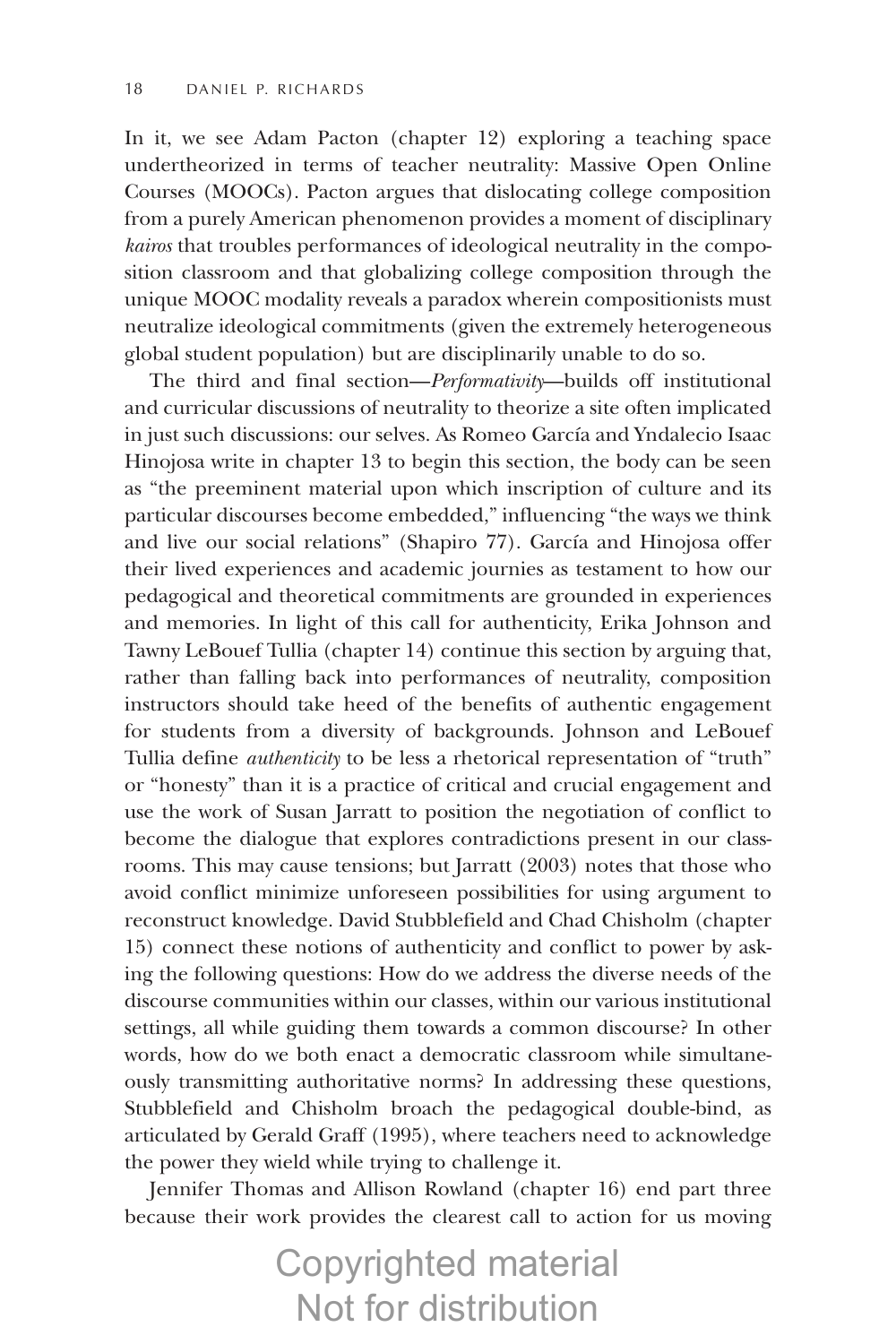forward. Their chapter explores how higher education in the United States has witnessed a cluster of activity around the term *transparency*, but also how different stakeholders use the term towards different ends. On one hand, transparency can refer to explicit conversation about beneficial learning practices between instructors and students. This type of transparency, which Thomas and Rowland identify as "learnercentered transparency," assists students in understanding, for example, the learning goals of a particular assignment. By comparison, they identify "consumer-centered transparency" as the appropriation of the rhetoric of transparency in an attempt to foster distrust in institutions of higher education. Consumer-centered transparency can be particularly sly, because it often comes packaged in pro-student rhetoric, such as Turning Point USA's *Professor Watchlist*. To mitigate defensiveness, Thomas and Rowland advance what they call a "translucent pedagogical practice." In other words, Thomas and Rowland argue for the occasional and strategic withholding of learning goals for some classroom activities, especially in courses that critically approach gender, race, sexuality, socioeconomic status, and ability. They close their critical analysis of the transparency imperative with a case study from their team-taught firstyear course on sexuality. In doing so, the chapter provides both conceptual and practical resources for navigating the emerging imperative of transparency in higher education in the United States.

Ultimately, and as these chapters reveal, addressing the specter of neutrality requires much more than what is currently being done. It requires considering and incorporating research from other fields. It requires a more holistic perspective on disciplinarity. It requires more critical attention to public discussions of academic freedom. It requires more nuanced understandings of neutrality and all its rhetorical usages—whether it is framed as the paramount value of higher education, a political dog whistle, a naïve assertion, or anything else. It requires classroom research on the observable effects of our decision to engage in self-disclosure. It requires rhetorical-centric longitudinal research on how and why students experience intellectual and emotional change in college. It requires more articulation on our parts about our own assumptions of the purpose of higher education and what our presumed authority is within it.

The collection ends with a conclusion (chapter 17), titled "Full Disclosure / Now What?," which outlines—in full, honest consideration of all the chapters prior to it and a poignant experience I had teaching presidential rhetorics in the fall 2016 semester—a call for us as scholars, as teachers, as public agents of change, as mouthpieces, as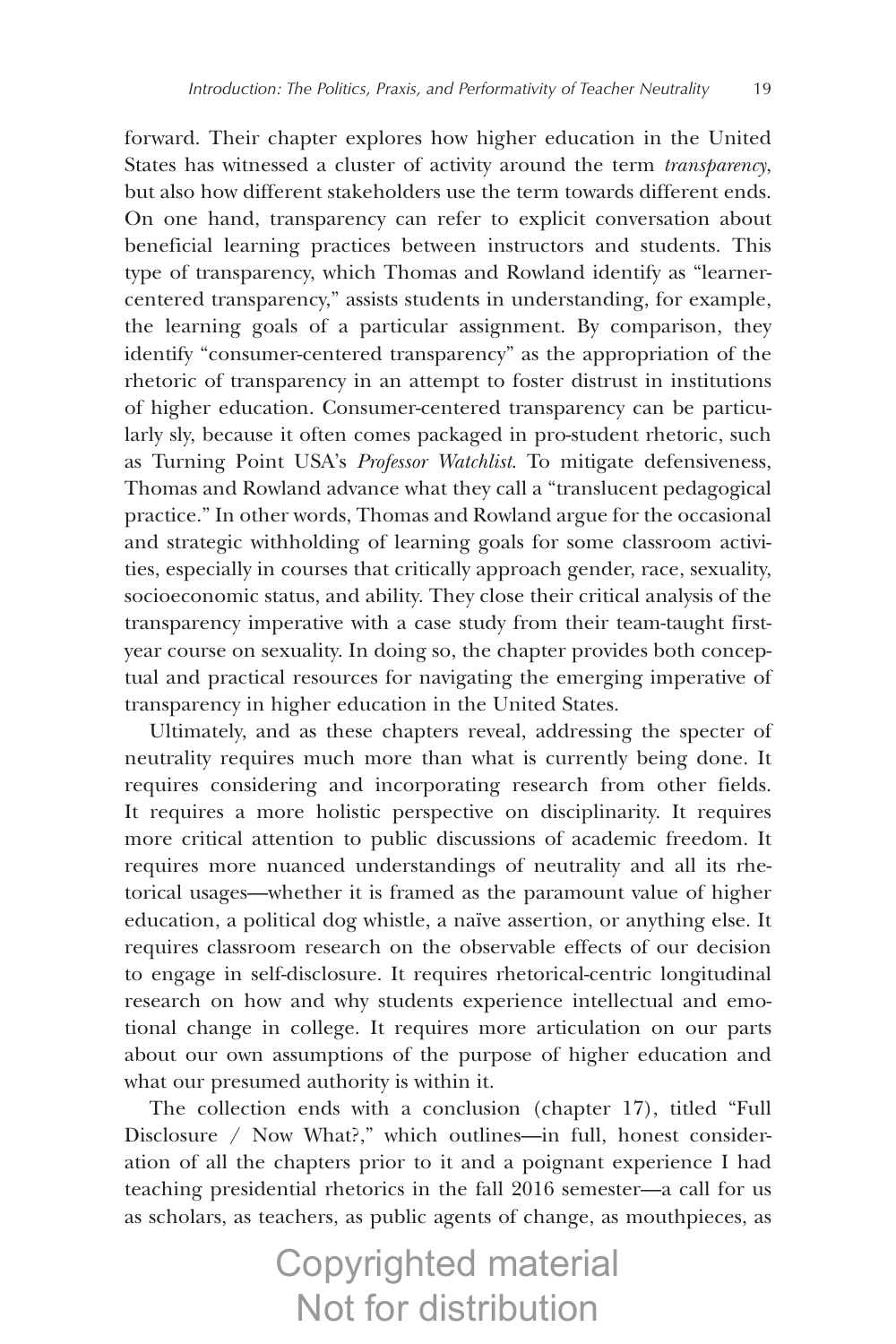representatives of a network of institutions of higher education currently embattled with partisanship to bring some semblance of stasis on teacher neutrality and bring our students along for the ride. For the phrase is terrible, but, alas, there it is. Here it is.

#### **NOTES**

- 1. The AAUP notes that Missouri House Bill No. 213 (introduced January 3, 2007) "would have done both."
- 2. The *Oxford English Dictionary* traces *neutral* as both a noun and an adjective back to the fifteenth century, primarily in warlike contexts. As a noun, the primary definition is "a person or state remaining neutral in a controversy, dispute, war, etc.," with relevant textual examples coming largely from agonistic contexts: e.g., 1601 Ld. Mountjoy *Let*. in F. Moryson *Itinerary* (1617) ii. 173, "The whole Province either is joyned with them, or stand neutrals." In its adjectival usage, *neutral* as a descriptor pertaining to people (as opposed to chemicals) is related to "senses of partiality, determinacy, etc.," namely "not taking sides in a controversy, dispute, disagreement, etc.; not inclining toward any party, view, etc.; impartial, unbiased," with relevant textual examples coming from political contexts: e.g., (1)1876 J. B. Mozley *Serm. preached Univ. of Oxf*. x. 237, "They discard a middle and neutral relation as lukewarm"; and (2) 1987 D. Rowe *Beyond Fear* viii. 317 "Dorothy has . . . no axe to grind. She's completely neutral."
- 3. According to its primary definition in the OED, *neutrality* as a noun emphasizes the *ontological* and the *emotional*: "an intermediate state or condition, not clearly one thing or another; a neutral position, middle ground." A secondary definition is given as "the state or condition of not being on any side; absence of decided views, feeling, or expression; indifference; impartiality, dispassionateness."
- 4. For a useful overview of the pertinent Supreme Court decisions and state policies relating to advocacy and free speech in the elementary, middle, and high school classrooms, see Underwood (2013).
- 5. See *This American Life* podcast, episode 614 ("My Effing First Amendment"), for a journalistic account of conservative student advocacy on state university campuses.
- 6. State legislatures such as those in Wisconsin are voting on policy related to free expression in and by state university systems. For example, Assembly Bill 299 requires that "institutions must remain neutral on public policy controversies" (Wisconsin State Legislature 2017), with the intended effect of penalizing those who protest the presence of controversial guest speakers on campus (most recently, Ann Coulter and Milo Yiannopoulos).
- 7. See John Duffy's guest spot on NPR's *All Things Considered* from 2016, titled "Professors Take A Different Approach In Responding To 'Leftist Propaganda' Claims" (NPR 2016), about how he and others dealt with the surging popularity of Turning Point USA's *Professor Watchlist* professor-tracking website (npr.org/2016/12 /10/505109280/professors-take-a-different-approach-in-responding-to-leftist -propaganda-claims).
- 8. I chose this edition with the foreword by Shaull because of the rhetorical work he does framing the first English translation for an American audience in terms of application:

If, however, we take a closer look, we may discover that [Freire's] methodology as well as his educational philosophy are as important for us as for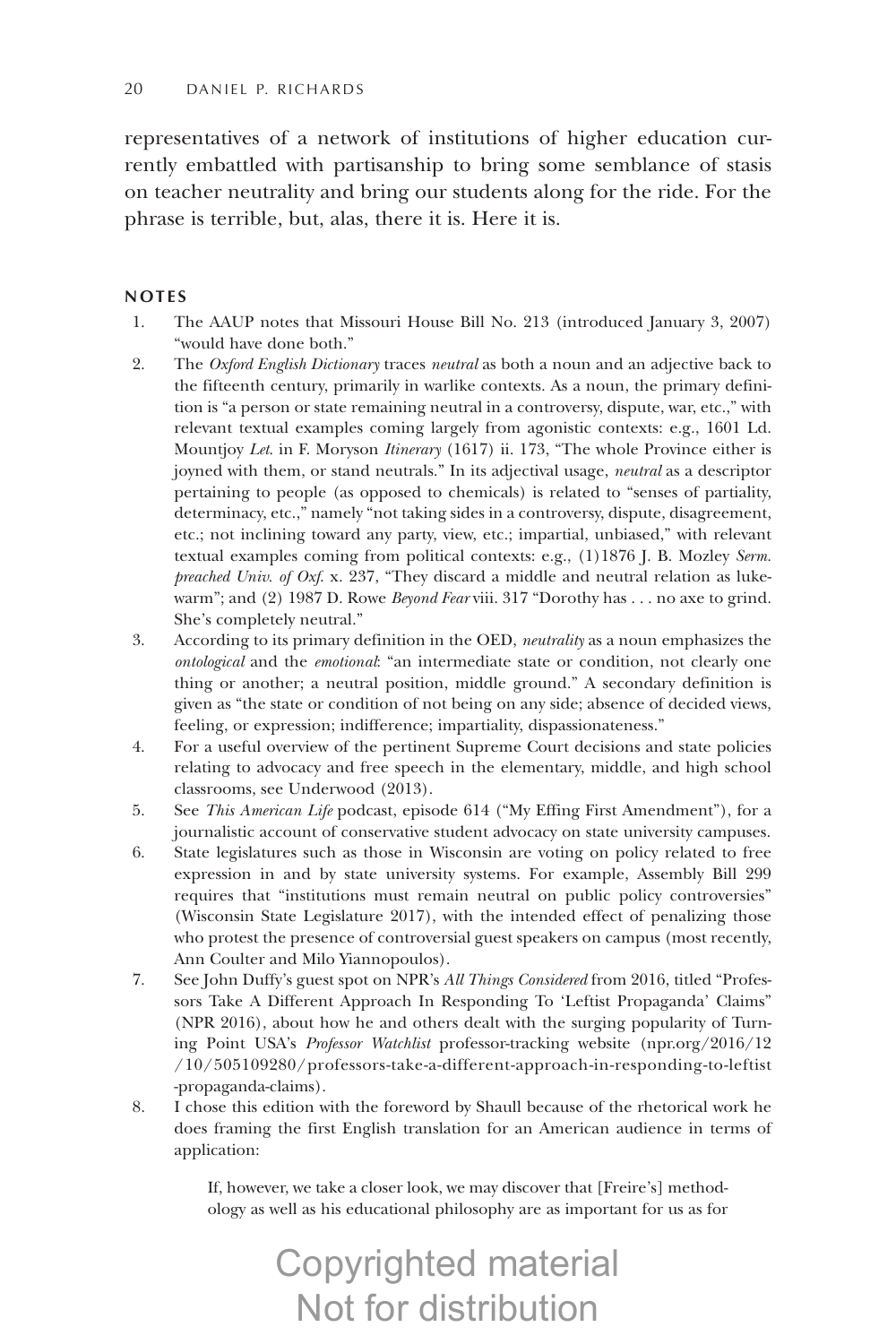the dispossessed in Latin America. Their struggle to become free Subjects and to participate in the transformation of their society is similar, in many ways, to the struggle not only of blacks and Mexican-Americans but also of middle-class young people in [America]. And the sharpness and intensity of that struggle in the developing world may well provide us with new insight, new models, and a new hope as we face our own situation. For this reason, I consider the publication of *Pedagogy of the Oppressed* in an English edition to be something of an event. (Shaull 1970, 10)

- 9. *God terms* are those powerful words that seem to be beyond critique and immediately infuse a phrase with unquestionably positive meaning, stemming from the "inherent potency" of the term itself. Inversely, *devil terms* are what you would expect after learning what god terms are. For Weaver (1953) and his historical moment in the 1950s, *progress* and *freedom* were god terms; *Communist* and *un-American* were devil terms. Weaver's argument was that rhetoricians ought to apply an ethical rhetoric to such vague and potentially propagandist terms and "hold a dialectic"—yes, in the Platonic sense of it—with oneself to gain deeper understanding of the intention behind the usage of the term. It is a fair reading to conceive of this very book as doing this sort of dialectical work on the term *neutrality*. Of further note, it could also be considered that *neutrality* is a god term in that it could be used by ideologues to forward whatever they think it means to suit their purposes. I'm thinking of how Turning Point USA and their *Professor Watchlist* might hold up teacher neutrality as an abstracted ideal against which to judge and publicly blacklist those who, wittingly or unwittingly, don't follow suit.
- 10. See *College Composition and Communication* 43, no. 2 (1992): 179–193, and subsequent responses in the following issue, namely John Trimbur's (1993) response. Trimbur, included in this collection by way of interview, reflects on his experience writing the piece and his relationship with Hairston later in this collection.
- 11. Consider that in 2008 the New York City School District enacted a policy (based on *Weingarten v. Board of Education* [680 F.Supp. 2d 595 (S.D.N.Y. 2010) at 597]) on the visual aspect of partisanship: "While on duty or in contact with students, all school personnel shall maintain a posture of complete neutrality with respect to all candidates. Accordingly, while on duty or in contact with students, school personnel may not wear buttons, pins, articles of clothing, or any other items advocating a candidate, candidates, slate of candidates, or political organization/committee" (https://casetext.com/case/weingarten-v-bd-of-educ-of-city-school-dist). The New York City School Chancellor rationalized the policy by stating that when "teachers wear political paraphernalia in schools, they may improperly influence children and impinge on the rights of students to learn in an environment free of partisan political influence" (quoted in Underwood 2013, 30). The phrasing in these excerpts—of teachers being "on duty" and maintaining a "posture of complete neutrality"—seem to hint at an ideology, much like the French vision of higher education, that teachers are first and foremost public servants and, like other types of public servants, must posture, or perform, neutrality in school settings.
- 12. See Kopelson (2020) for her reconsideration of her approach to cunning and neutrality.

#### **REFERENCES**

Anderson, Virginia. 1997. "Confrontational Teaching and Rhetorical Practice." *College Composition and Communication* 48 (2): 197–214.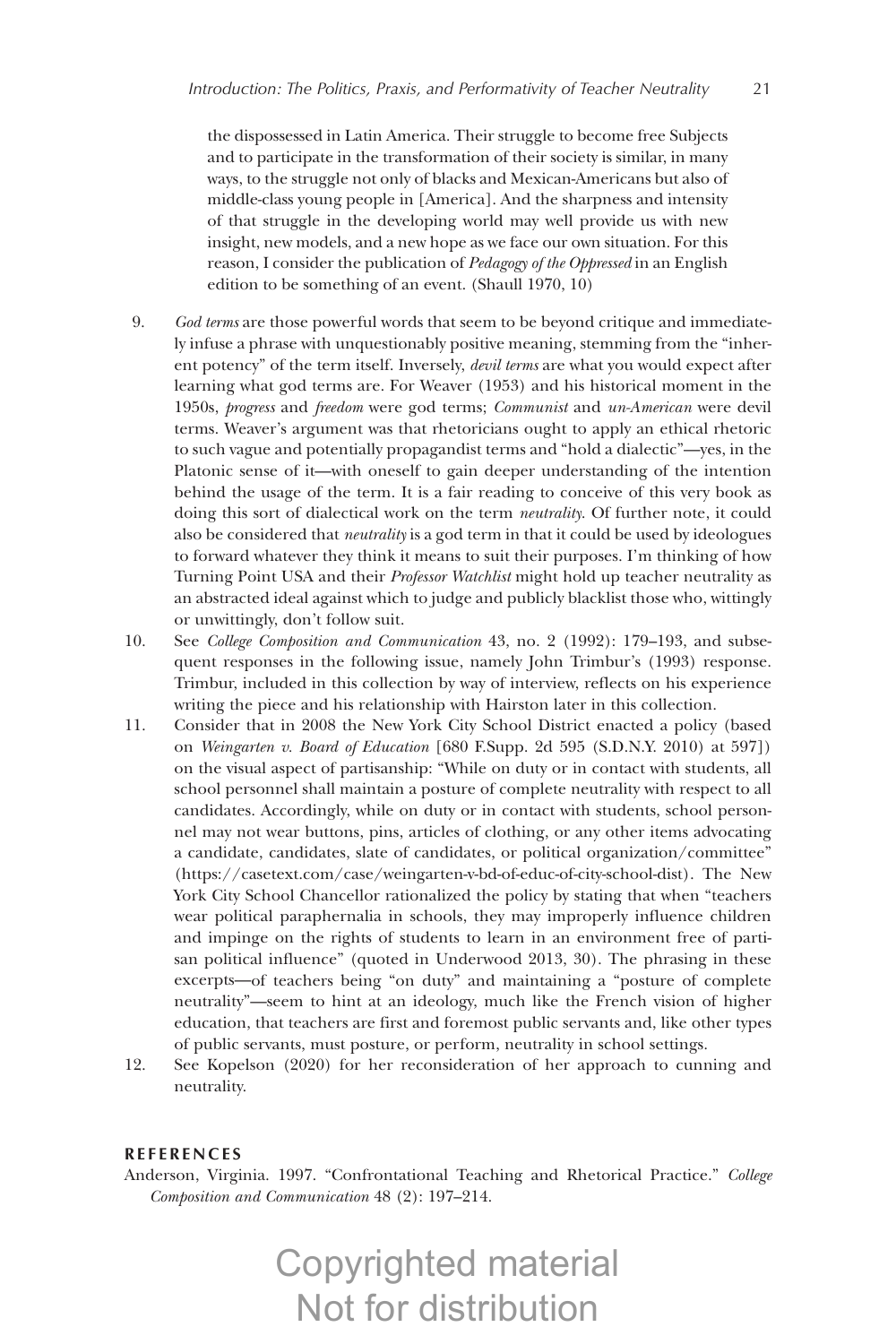- Anti-Defamation League (ADL). 2017. "When Do Teachers Stay Neutral?" *ADL.org*, www .adl.org/education/resources/tools-and-strategies/classroom-conversations/when-do -teachers-stay-neutral. Accessed 20 May 2017.
- Aronowitz, Stanley, and Henry Giroux. 1985. *Education under Siege: The Conservative, Liberal, and Radical Debate over Schooling*. South Hadley, MA: Bergin and Garvey.
- Atwood, Johanna. 1994. "Good Intentions, Dangerous Territory: Student Resistance in Feminist Writing Classes." *Journal of Teaching Writing* 12: 125–143.
- Baillif, Michelle. 1997. "Seducing Composition: A Challenge to Identity-Disclosing Pedagogies." *Rhetoric Review* 16 (1): 76–91.
- Bazerman, Charles. 1988. *Shaping Written Knowledge: The Genre and Activity of the Experimental Article in Science*. Madison: University of Wisconsin Press.
- Berlin, James. 1988. "Rhetoric and Ideology in the Writing Class." *College English* 50 (5): 477–494.
- Berlin, James. 1996. *Rhetorics, Poetics, and Cultures: Refiguring College English Studies*. West Lafayette, IN: Parlor Press.
- Bizzell, Patricia. 1992. *Academic Discourse and Critical Consciousness*. Pittsburgh, PA: University of Pittsburgh Press.
- Bizzell, Patricia. 2001. "Power, Authority, and Critical Pedagogy." *Journal of Basic Writing* 10 (2): 54–70.
- Boyd, Richard. 1999. "Reading Student Resistance: The Case of the Missing Other." *JAC* 19 (4): 589–605.
- Butler, Judith. 2000. "Changing the Subject: Judith Butler's Politics of Radical Resignification." Interview with Gary Olson and Lynn Worsham. *JAC* 20 (4): 727–765.
- Condit, Celeste M. 1996. "Theory, Practice, and the Battered (Woman) Teacher." In *Teaching What You're Not: Identity Politics in Higher Education*, ed. Katherine J. Mayberry, 155–174. New York: New York University Press.
- Cushman, Ellen. 1996. "The Rhetorician as an Agent of Social Change." *College Composition and Communication 47 (1): 7–28*.
- Cushman, Ellen. 1999. "The Public Intellectual, Service Learning, and Activist Research." *College English 61 (3): 328–336*.
- Delpit, Lisa. 1988. "The Silenced Dialogue: Power and Pedagogy in Educating Other People's Children." *Harvard Educational Review* 58 (3): 280–298.
- Duffy, John. 2017. "The Good Writer: Virtue Ethics and the Teaching of Writing." *College English* 79 (3): 229–250.
- Durst, Russel K. 1999. *Collision Course: Conflict, Negotiation, and Learning in College Composition*. Urbana, IL: NCTE.
- Elliot, Mary. 1996. "Coming Out in the Classroom: A Return to the Hard Place." *College English* 58 (6): 693–708.
- Finkin, Matthew W., Robert C. Post, Cary Nelson, Ernst Benjamin, and Eric Combest. 2007. "Report: Freedom in the Classroom." *Academe* (September–October): 54–61.
- Fishman, Stephen M., and Lucille Parkinson McCarthy. 1996. "Teaching for Student Change: A Deweyan Alternative to Radical Pedagogy." *College Composition and Communication* 47 (3): 342–366.
- Freire, Paulo. 1970. *Pedagogy of the Oppressed*. New York: Seabury Press.
- Freire, Paulo. 1973. *Education for Critical Consciousness*. New York: Seabury Press.
- George, Ann. 2001. "Critical Pedagogy: Dreaming of Democracy." In *A Guide to Composition Pedagogies*, ed. Gary Tate, Amy Rupper, and Kurt Schick, 92–112. New York: Oxford University Press.
- Giroux, Henry A. 1981. *Ideology, Culture, and the Process of Schooling*. Philadelphia, PA: Temple University Press.
- Giroux, Henry A. 1988. "Postmodernism and the Discourse of Educational Criticism." *Journal of Education* 170 (3): 5–30.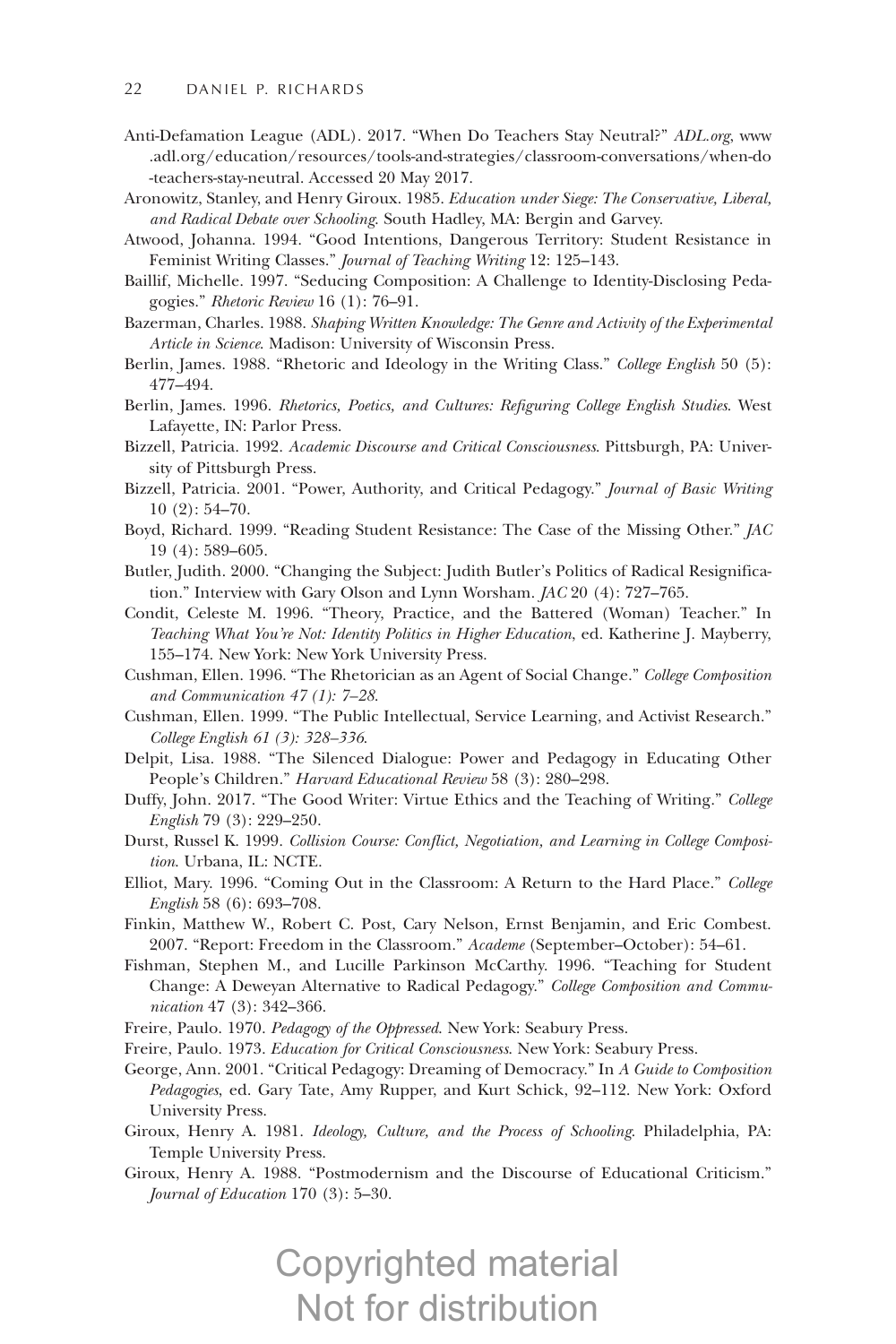- Graff, Gerald. 1995. "The Dilemma of Oppositional Pedagogy: A Response." In *Left Margins: Cultural Studies and Composition Pedagogy*, ed. Karen Fitts and Alan W. France, 325–329. Albany: State University of New York Press.
- Hairston, Maxine. 1992. "Diversity, Ideology, and Teaching Writing." *College Composition and Communication* 43 (2): 79–93.
- Inoue, Asao B. 2015. *Antiracist Writing Assessment Ecologies: Teaching and Assessing Writing for a Socially Just Future*. Fort Collins, CO: WAC Clearinghouse and Parlor Press.
- Jarratt, Susan C. 2003. "Feminism and Composition: The Case for Conflict." In *Feminism and Composition: A Critical Sourcebook*, ed. Gesa E. Kirsch, Faye Spencer Maor, Lance Massey, Lee Nickoson-Massey, and Mary P. Sherdan-Rabideau, 263–280. Boston, MA: Bedford/St. Martin's.
- Jones, Donald. 1996. "Beyond the Postmodern Impasse of Agency: The Resounding Relevance of John Dewey's Tacit Tradition." *JAC* 16 (1): 81–102.
- Karamcheti, Indira. 1995. "Caliban in the Classroom." In *Pedagogy: The Question of Impersonation*, ed. Jane Gallop, 138–146. Bloomington: Indiana University Press.
- Kopelson, Karen. 2003. "Rhetoric on the Edge of Cunning; or, The Performance of Neutrality (Re)Considered as a Composition Pedagogy for Student Resistance." *College Composition and Communication* 55 (1): 115–146.
- Kopelson, Karen. 2020. "Rhetoric on the Edge of Cunning Revisited: Of Truth and Lies in an Extra Urgent Sense." *Pedagogy* 20 (1): 13–20.
- Levy, Matthew A. 2005. "Cynicism, Social Epistemic, and the Institutional Context of College Composition." *JAC* 25 (2): 347–370.
- Lindquist, Julie. 2004. "Class Affects, Classroom Affectations: Working through the Paradoxes of Strategic Empathy." *College English* 67 (2): 187–209.
- Miller, Sam. May 2, 2016. "Teaching Trump." *Jacobin*. Retrieved from www.jacobinmag.org /2016/05/donald-trump-school-teachers-students-children/.
- Ng, Roxana. 1997. "A Woman Out of Control: Deconstructing Sexism and Racism in the University." In *Racial In(ter)ventions: Identity, Politics, and Difference/s in Educational Praxis*, ed. Suzanne De Castell and Mary Bryson, 39–57. New York: State University of New York Press.
- NPR (National Public Radio). 2016. "Professors Take a Different Approach in Responding to Leftist Propaganda Claims." *All Things Considered*. 10 December 2016. Accessed 26 April 2018. https://www.npr.org/2016/12/10/505109280/professors-take-a-different -approach-in-responding-to-leftist-propaganda-claims.
- Olson, Gary A., and Irene Gale, eds. 1991. *(Inter)views: Cross-disciplinary Perspectives on Rhetoric and Literacy*. Carbondale: Southern Illinois University Press.
- Patterson, G. 2016. "The Unbearable Weight of Neutrality: Religion and LGBTQ issues in the English Studies Classroom." In *Sexual Rhetorics: Methods, Identities, Publics*, ed. Jonathan Alexander and Jacqueline Rhodes, 134–146. New York and London: Routledge.
- Peckham, Irvin. 2010. *Going North Thinking West: The Intersections of Social Class, Critical Thinking, and Politicized Writing Instruction*. Logan, UT: Utah State University Press.
- Phelps, Louise Wetherbee. 1991. *Composition as a Human Science: Contributions to the Self-Understanding of a Discipline*. New York: Oxford University Press.
- Roberts-Miller, Patricia. 2004. *Deliberate Conflict: Argument, Political Theory, and Composition Classes*. Carbondale, IL: Southern Illinois University Press.
- Seitz, David. 2002. "Hard Lessons Learned since the First Generation of Critical Pedagogy." *College English 64 (4)*: 503–512.
- Seitz, David. 2004. *Who Can Afford Critical Consciousness? Practicing a Pedagogy of Humility*. New York: Hampton Press.
- Shapiro, Sherry B. 1999. *Pedagogy and The Politics of the Body: A Critical Praxis*. New York: Garland Publishing, Inc.
- Shaull, Richard. 1970. "Preface." In *Pedagogy of the Oppressed*, Paulo Freire. New York: The Seabury Press.